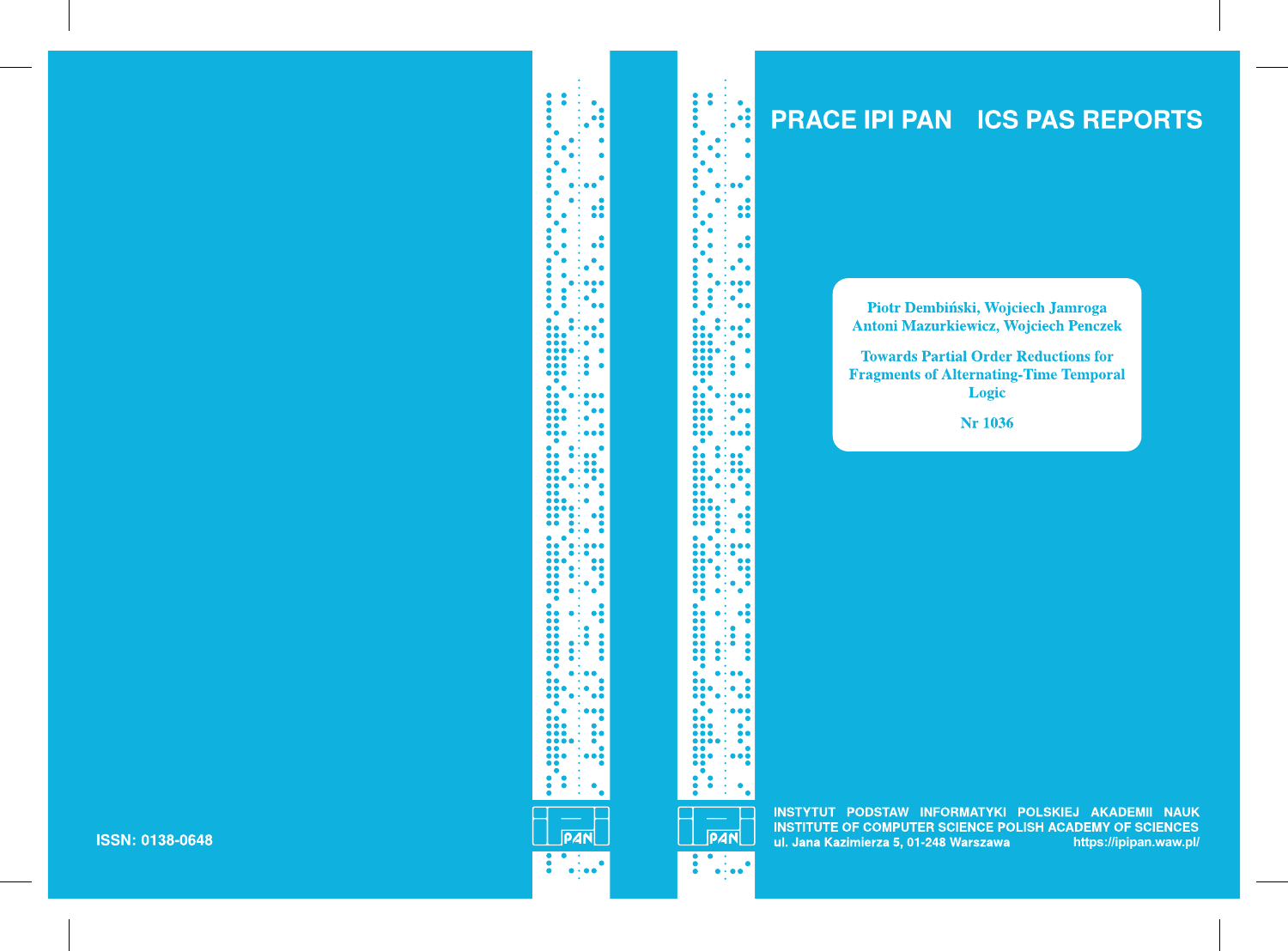Piotr Dembiński, Wojciech Jamroga Antoni Mazurkiewicz, Wojciech Penczek

Towards Partial Order Reductions for Fragments of Alternating-Time Temporal Logic

Nr 1036

Warsaw, December 2016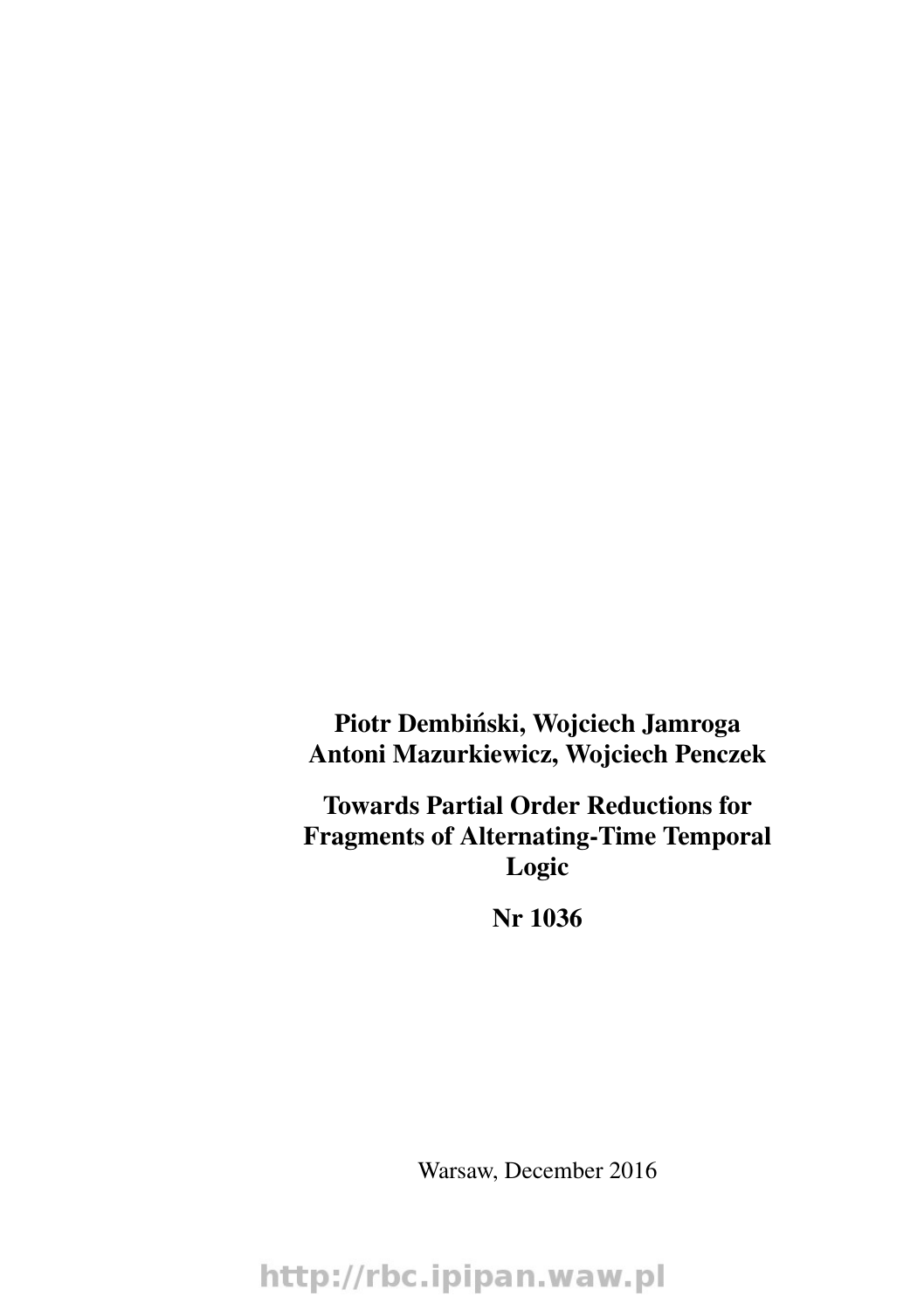#### Abstract

A general semantics of strategic abilities of agents in asynchronous systems with and without perfect information is proposed, and some general complexity results for verification of strategic abilities in asynchronous systems are presented. A methodology for *partial order reduction (POR)* in verification of agents with imperfect information is developed, based on the notion of *traces* introduced by Mazurkiewicz. Two semantics of  $\text{ATL}_{-\textbf{X}}^{*}$  are considered and it is shown that for memoryless imperfect information  $(|\equiv_{ir})$  contrary to memoryless perfect information  $(|\equiv_{Ir})$ , one can apply techniques known for  $LTL_{-X}$ .

Keywords: Alternating-Time Temporal Logic, asynchronous systems, partial order reduction, traces

Streszczenie

# E BIBLIOTEKA

## O redukciach cześcio-porzadkowych dla fragmentów logiki temporalnej czasu alternującego

Raport definiuje ogólna semantykę dla strategicznych umiejętności agentów w systemach asynchronicznych z pełna i niepełna informacja, oraz prezentuje ogólne wyniki dotyczące złożoności weryfikacji strategicznych umiejętności w systemach asynchronicznych. Metoda redukcji częścio-porządkowych, wykorzystujaca ślady Mazurkiewicza, została zastosowana do weryfikacji agentów z niepełną informacją. Dla rozważanych semantyk logiki  $\text{ATL}_{-\textbf{X}}^{*}$  zostało pokazane, że dla bezpamięciowej niepełnej informacji ( $\models_{ir}$ ) w przeciwieństwie do bezpamięciowej pełnej informacj ( $\models$ Ir), można zastosować metody znane dla LTL<sub>-X</sub>.

Słowa kluczowe: Logika temporalna czasu alternującego, systemy asynchroniczne, redukcje częściowo-porządkowe, slady ´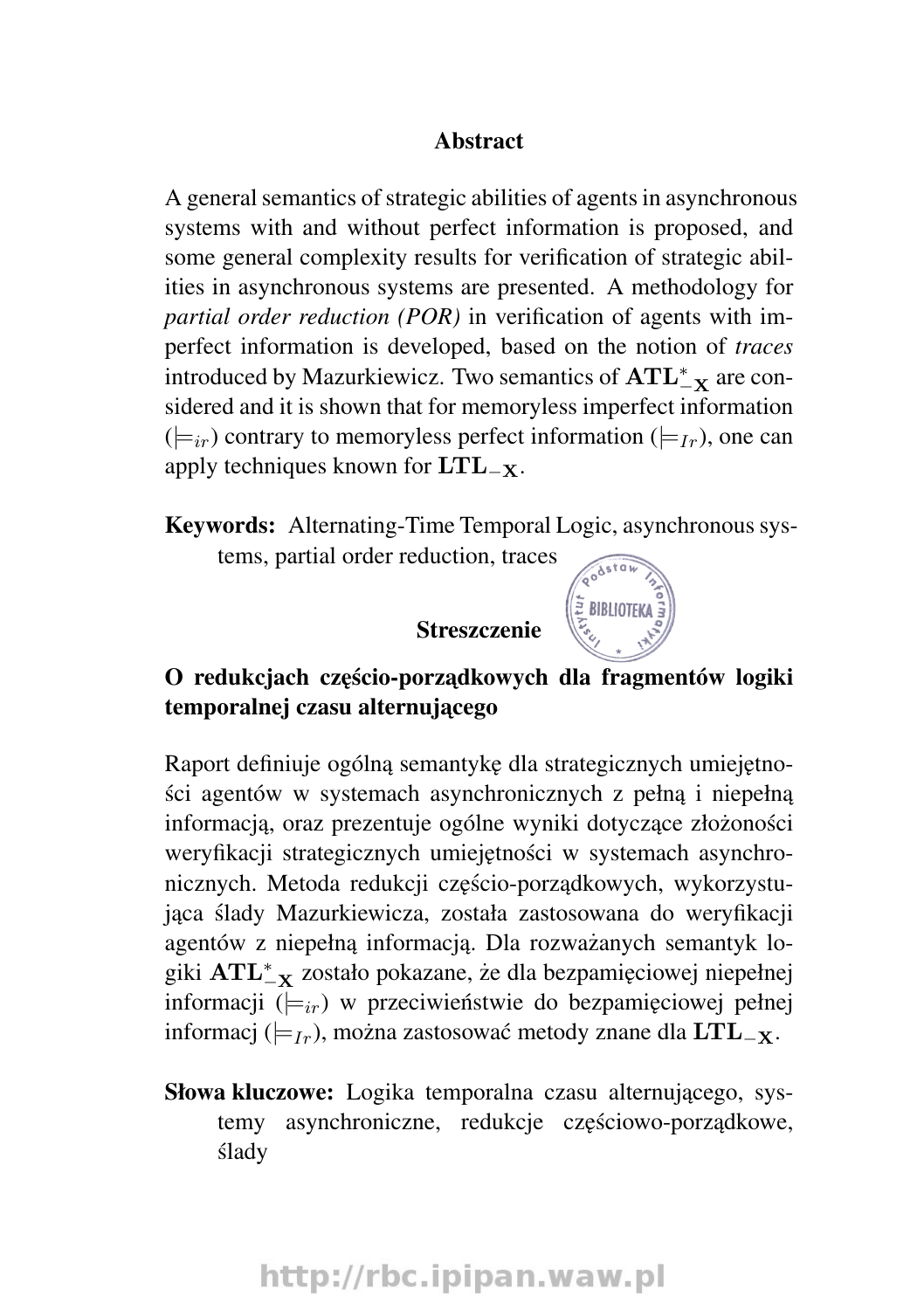## **Contents**

| 1 | <b>Introduction</b>                                            |                                                                  | 4      |  |
|---|----------------------------------------------------------------|------------------------------------------------------------------|--------|--|
| 2 | <b>Preliminaries</b>                                           |                                                                  |        |  |
|   | 2.1                                                            | Asynchronous Multi-Agent Systems                                 | $\tau$ |  |
|   | 2.2                                                            |                                                                  | 8      |  |
| 3 | <b>Reasoning about Agents' Abilities</b>                       |                                                                  |        |  |
|   | 3.1                                                            | Alternating-Time Temporal Logic                                  | 10     |  |
|   | 3.2                                                            |                                                                  | 11     |  |
|   | 3.3                                                            | Asynchronous Semantics of ATL and ATL <sup>*</sup>               | 12     |  |
| 4 | Model Checking sATL and sATL <sup>*</sup> for Asynchronous MAS |                                                                  |        |  |
|   | 4.1                                                            |                                                                  | 14     |  |
|   | 4.2                                                            |                                                                  | 15     |  |
|   | 4.3                                                            | Model checking $\textbf{sATL}_{ir}^*$ and $\textbf{1ATL}_{ir}^*$ | 16     |  |
|   | 4.4                                                            |                                                                  | 17     |  |
| 5 | Equivalences for $LTL_{-X}$                                    |                                                                  | 18     |  |
|   | 5.1                                                            |                                                                  | 18     |  |
|   | 5.2                                                            |                                                                  | 19     |  |
| 6 | Partial Order Reductions for sATL*                             |                                                                  |        |  |
|   | 6.1                                                            |                                                                  | 19     |  |
|   | 6.2                                                            | Algorithms for Partial Order Reduction                           | 22     |  |
|   | 6.3                                                            |                                                                  | 22     |  |
| 7 |                                                                | <b>Conclusions and Future Work</b>                               | 24     |  |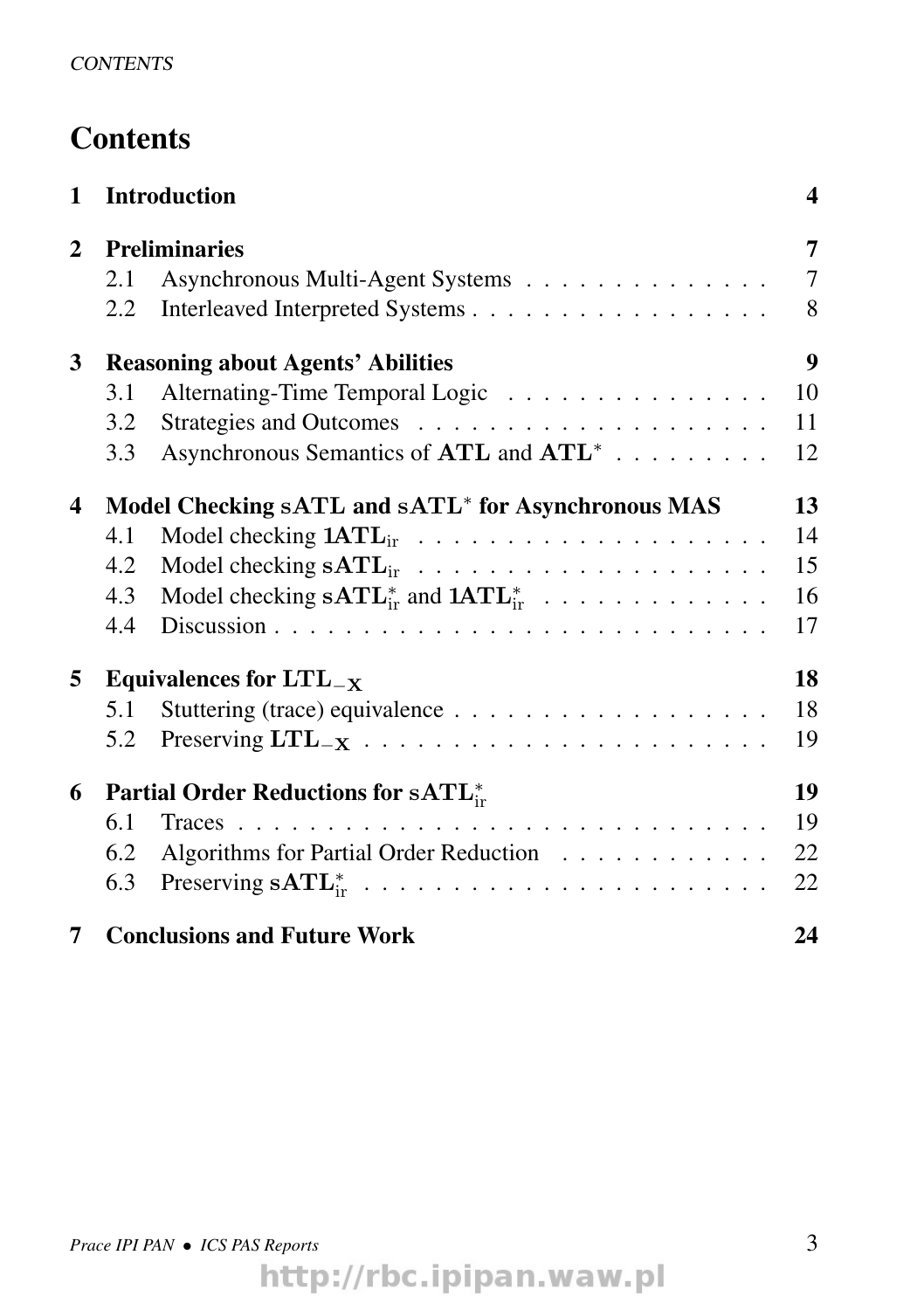### 1 Introduction

Multi-agent systems describe interactions of multiple entities called *agents*, often assumed to be intelligent and autonomous. *Alternating-time temporal logic* **ATL**<sup>\*</sup> and its fragment **ATL** [3, 6] are logics which allow for reasoning about strategic interactions in such systems. The main idea is to extend the framework of temporal logic with the game-theoretic notion of *strategic* ability. Hence, ATL<sup>\*</sup> enables to express statements about what agents (or groups of agents) can achieve. For example,  $\langle \langle a \rangle \rangle$ Fwin<sub>a</sub> says that agent a has the ability to eventually win no matter what the other agents do, while  $\langle\langle a, b \rangle\rangle$ Gsafe expresses that agents a and b together can force the system to always remain in a safe state. Such properties can be useful for specification, verification, and reasoning about interaction in agent systems. They have become especially relevant due to active development of algorithms and tools for verification where the "correctness" property is given in terms of strategic ability [4, 5, 36, 45, 14, 28, 11, 59, 50]. However, there are two caveats.

First, most of the tools and algorithmic solutions focus on agents with perfect information, i.e., agents who at any point of the game know exactly the global state of the game. This assumption is clearly unrealistic in all but the simplest multi-agent scenarios. Still, the tendency is somewhat easy to understand, since model checking of ATL variants with imperfect information has been proved  $\Delta_2^P$ - to PSPACE-complete for agents playing memoryless (a.k.a. positional) strategies [62, 33, 10] and EXPTIME-complete to undecidable for agents with perfect recall of the past [18, 26]. Moreover, the imperfect information semantics of ATL does not admit alternation-free fixpoint characterizations [8, 19, 20], which makes incremental synthesis of strategies impossible, or at least difficult to achieve. Some early attempts at verification of imperfect information strategies made their way into the MC-MAS model-checker [46, 60, 47, 50], but the issue has never been at the heart of the tool. More dedicated attempts have begun to emerge only recently [59, 11, 28, 12, 35]. Up until now, experimental results confirm that the initial intuition was right: model checking strategic modalities for imperfect information is hard, and dealing with it requires innovative algorithms and verification techniques.

Secondly, the semantics of strategic logics are almost exclusively based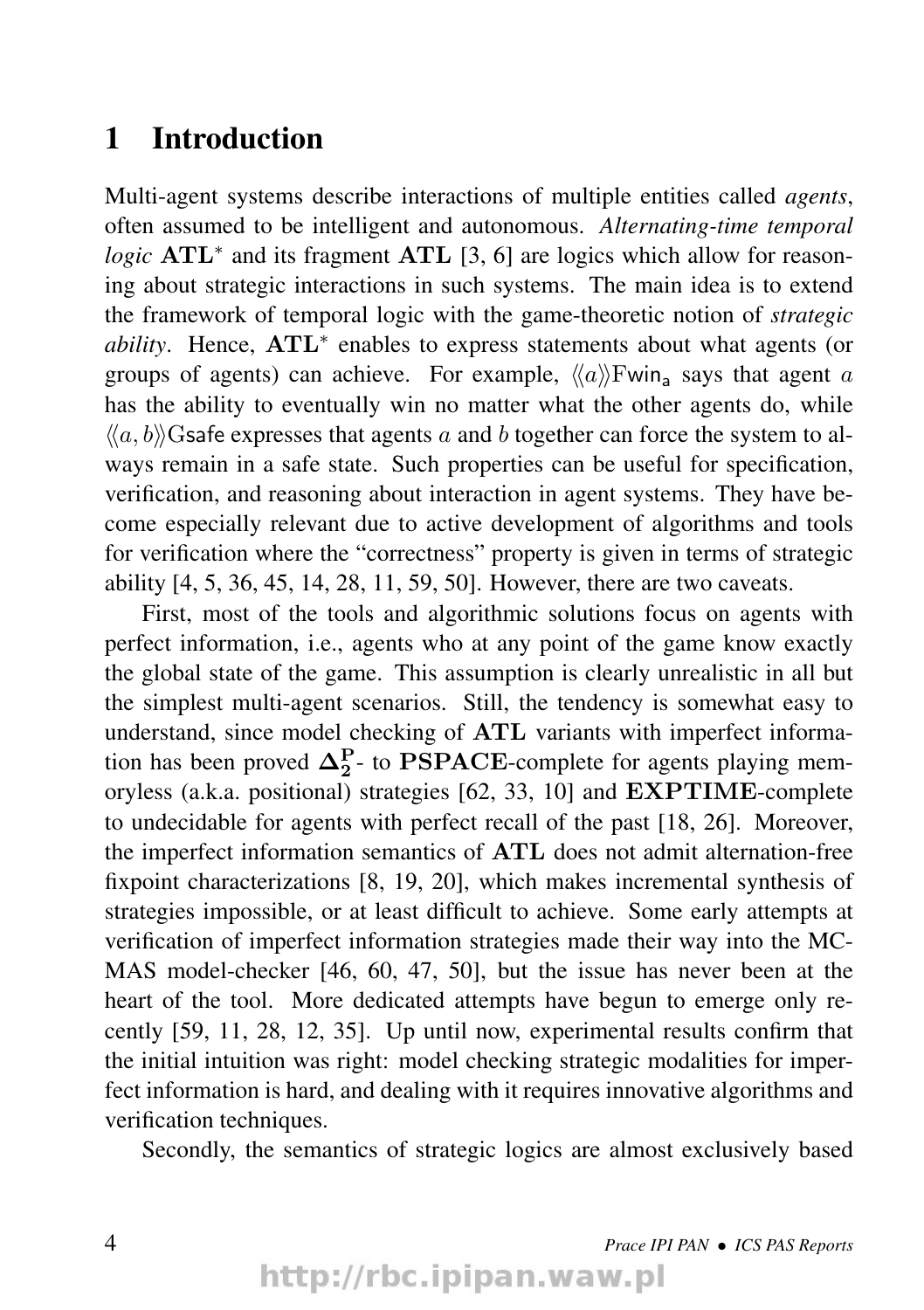on synchronous concurrent game models. That is, one implicitly assumes the existence of a global clock that triggers subsequent global events in the system. At each tick of the clock, all the agents choose their actions, and the system proceeds accordingly with the corresponding global transition. However, many real-life systems are inherently asynchronous, and do not operate on a global clock that perfectly synchronizes the atomic steps of all the components. As an example, consider robots interacting in an environment with faulty communication and/or non-negligible delays in execution of actions. No less importantly, many systems whose implementation may be synchronous at the implementation level (say, the level of the virtual machine) can be conveniently modeled as asynchronous on a more abstract level, because when we abstract away the implementation details it is not clear anymore how transitions initiated by different agents are exactly arranged in a particular temporal order. For instance, the actual implementation of a soccer match in the simulated RoboCup competition can be executed on a single computer with a global clock ticking every 0.3 ns, but the corresponding synchronous model would be huge and in consequence useless for any kind of analysis. Instead, one can remove a lot of unnecessary details by assuming that the players execute their actions asynchronously – without clear temporal relationship between their execution times – and synchronize only when a particular event has to be executed *jointly*. In many scenarios, both aspects combine. For example, when modeling a national election, one must take into account both the truly asynchronous nature of events happening at different polling stations, and the best level of granularity for modeling the events happening within a single polling station.

In this paper, we make the first step towards strategic analysis of such systems. Our contribution is threefold:

- 1. We propose a general semantics of strategic abilities of agents in asynchronous systems, with and without perfect information.
- 2. We present some general complexity results for verification of strategic abilities in asynchronous systems.
- 3. We develop a methodology for *partial order reduction (POR)* in verification of agents with imperfect information, based on the notion of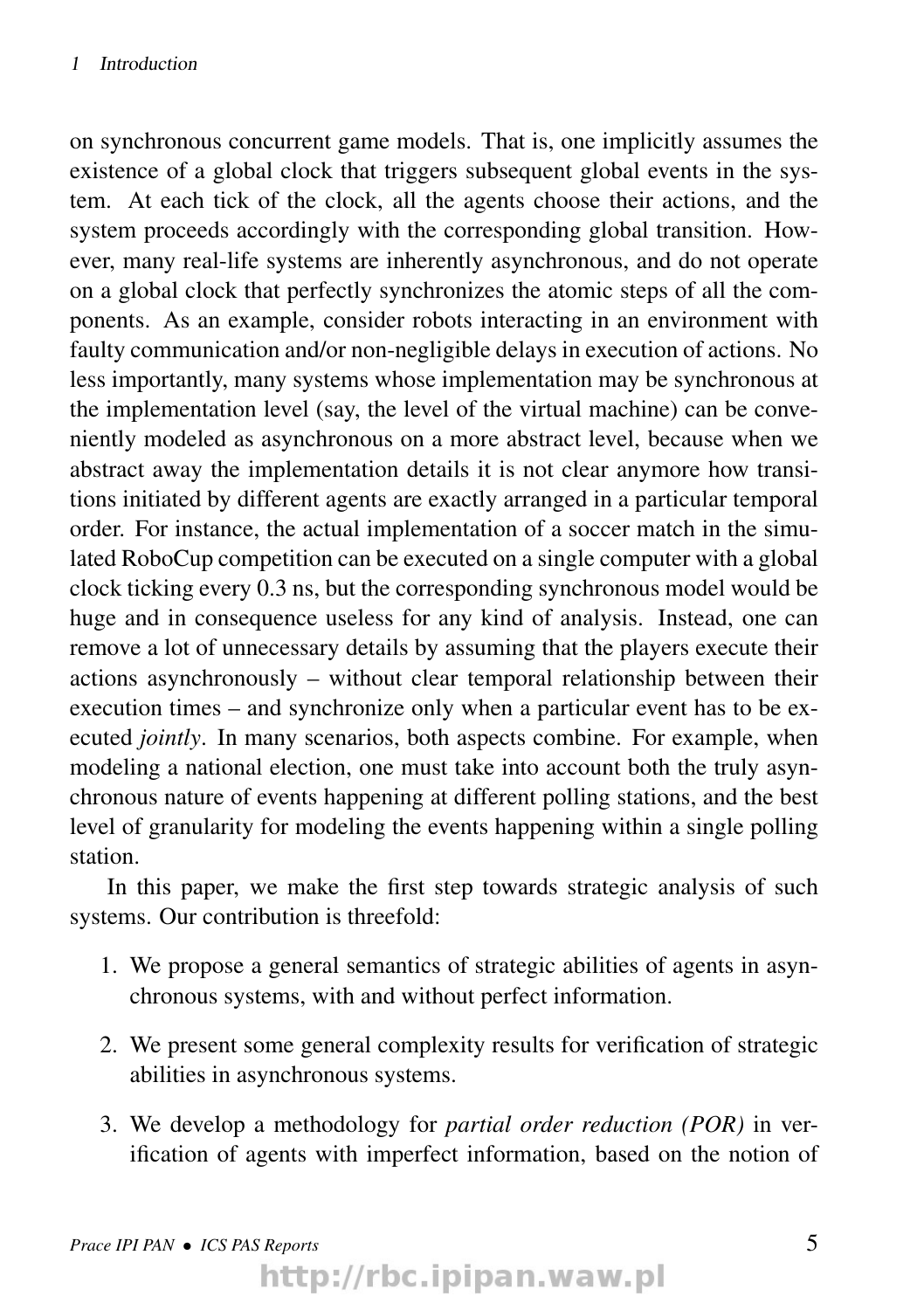*traces* introduced by Mazurkiewicz in [53]. We also observe that, interestingly, the scheme does *not* work for verification of agents with perfect information.

*Partial order reduction* is one of the most widely known techniques in verification of reactive systems. Our main goal is to obtain a variant of POR that can be used for verification of strategic properties in multi-agent systems.

Related work. Related relevant work is relatively scarce. Alur, Henzinger and Kupferman mentioned asynchronous systems in their seminal paper on ATL [6], but they modeled them as a special case of synchronous systems. Reactive modules [2], the class of representations behind the Mocha model checker [4, 5], feature several modes of asynchronous execution, but – to the best of our knowledge – this aspect has never been given a more systematic analysis.

Asynchronous semantics and partial order reduction were extensively studied in [54, 55, 56, 38, 24, 23, 57, 22, 40, 58]. The most recent approaches include dynamic POR [21, 1, 13] and combine POR with symbolic methods [37, 39]. Still, the only efficient approach to partial order reduction in a MAS context [48, 49] presents results for standard epistemic-temporal logics (LTLK<sub>-X</sub>, CTL<sup>\*</sup>K<sub>-X</sub>) interpreted over interleaved interpreted systems. It is by no means immediately clear how those approaches extend to modeling and verification of strategic play from autonomous, rational, and purposeful players.

The work that comes closest to our new proposal is [17] where a variant of ATL was proposed for the special case of agent-oriented agent programs written in 2APL with asynchronous execution semantics. A very crude and rather impractical notion of stuttering equivalence was also proposed there, as the first step towards a partial order reduction scheme.

It should also be mentioned that our complexity results largely coincide with the pattern already known for model checking of synchronous systems, cf. e.g. [10].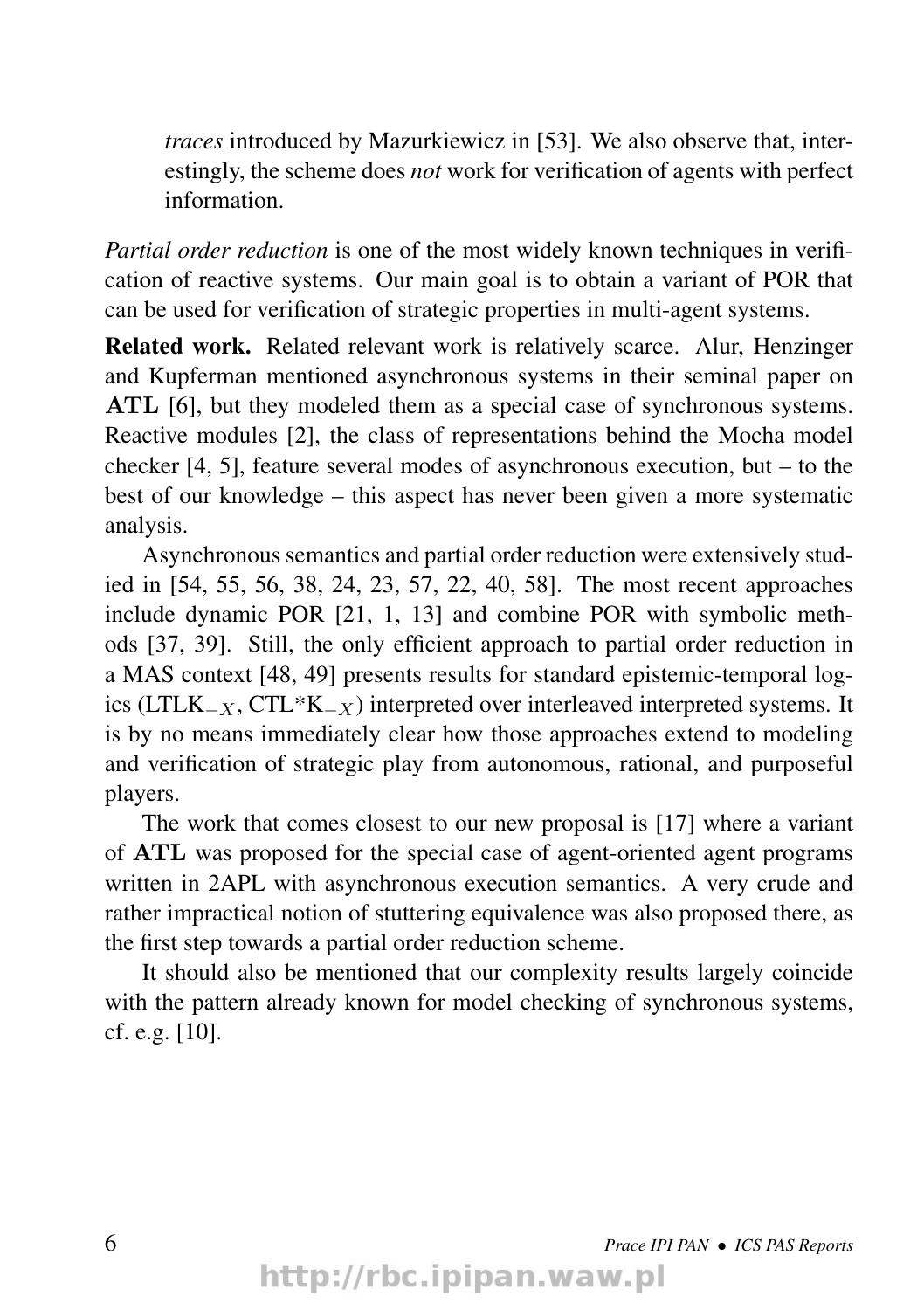## 2 Preliminaries

We begin with defining asynchronous multi-agent systems and their semantics in terms of interleaved interpreted systems.

#### 2.1 Asynchronous Multi-Agent Systems

We will model multi-agent systems as networks of automata that execute asynchronously by interleaving of local transitions, and synchronize their moves whenever a shared action is executed. Formally, consider a MAS composed of *n* agents  $A = \{1, \ldots, n\}$ .<sup>1</sup> Each agent  $i \in A$  is associated with a set of *possible local states*  $L_i = \{l_i^1, l_i^2, \dots, l_i^{nl_i}\}$  and a set of *actions*  $Act_i =$  $\{\epsilon, a_i^1, a_i^2, \ldots, a_i^{na_i}\}$ . The special action  $\epsilon$ , called the "null" action of agent *i*, does not change the local state of i, for each  $i \in A$ . Notice that the sets of actions of the agents do not need to be disjoint also for actions different than  $\epsilon$ .  $Act = \bigcup_{i \in A} Act_i$  is the union of all the sets  $Act_i$ , whereas  $Loc = \bigcup_{i \in A} L_i$ is the union of all the sets  $L_i$ . For each action  $a \in Act$  the set  $Agent(a) \subseteq \mathcal{A}$ contains these agents i for which  $a \in Act_i$ , i.e., these which can potentially execute a.

We define the independency I on Act as follows:  $I = \{(a, b) \in Act \times$  $Act \mid Agent(a) \cap Agent(b) = \emptyset$ . Notice that  $\epsilon$  is dependent on all the other actions of Act.

Following the interpreted system model, for each agent, a *local protocol* is defined, which models the program the agent is executing. Formally, a *local protocol*  $P_i: L_i \to 2^{Act_i}$  for each agent *i*, selects actions which can be executed at each local state. For each agent  $i$ , we define an evolution (partial) function  $t_i: L_i \times A_i \to L_i$ , where  $t_i(l_i, \epsilon) = l_i$  if  $\epsilon \in P_i(l_i)$ , for each  $l_i \in L_i$ .

A *global state*  $q = (l_1, \ldots, l_n) \in L_1 \times \ldots \times L_n$  is a tuple of local states for all the agents in the MAS. By  $q^{i} = l_{i}$  we mean the local component of agent  $i \in A$  in q. Now the global transitions are defined.

**Definition 1** (Interleaved semantics). Let  $St = L_1 \times ... \times L_n$  be a set of global *states. The global interleaved evolution function*  $T: St \times Act \rightarrow St$  *is defined* 

<sup>&</sup>lt;sup>1</sup>Note that we do not consider the environment component, which may be added with no technical difficulty.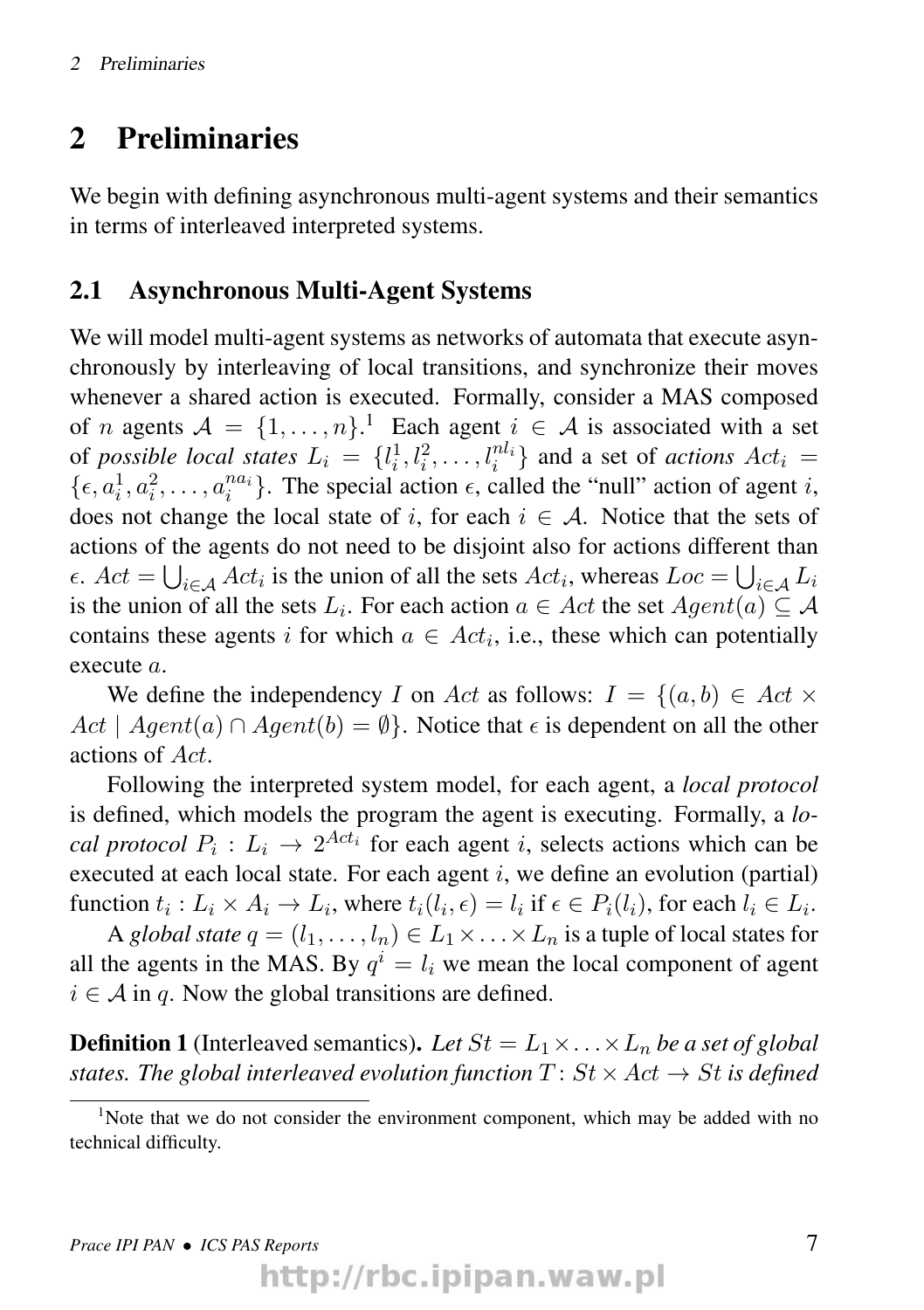*as follows:*  $T(q, a) = q_1$  *iff*  $t_i(q^i, a) = q_1^i$  *for all*  $i \in Agent(a)$ *, and*  $q^i = q_1^i$ for all  $i \in \mathcal{A} \setminus Agent(a).$  The above is denoted as  $q \stackrel{a}{\longrightarrow} q_1.$ 

Notice that  $q \stackrel{\epsilon}{\longrightarrow} q$  if  $\epsilon \in P_i(q^i)$  for each  $i \in \mathcal{A}$ . The global transition relation is assumed to be total, i.e., for each  $q \in St$  there exists an  $a \in Act$ such that  $q \stackrel{a}{\longrightarrow} q_1$ , for some  $q_1 \in St$ . An infinite sequence of global states and actions  $\pi = q_0 a_0 q_1 a_1 q_2 \dots$  is called an (interleaved) path, starting at  $q_0$  if there is a sequence of global transitions from  $q_0$  onwards, i.e., if  $q_i \stackrel{\overline{a_i}}{\longrightarrow} q_{i+1}$ for every  $i > 0$ . By  $Act(\pi) = a_0a_1a_2...$  we denote the sequence of actions of  $\pi$ , while by  $\Pi(q)$  - the set of all interleaved paths starting at q.

#### 2.2 Interleaved Interpreted Systems

In order to define a semantics of ATL<sup>∗</sup> we need a notion of model.

**Definition 2** (Interleaved Interpreted System). Let PV be a set of proposi*tional variables. An interleaved interpreted system (IIS) or a model, is a 4 tuple*  $M = (St, \iota, T, V)$ *, where* St *is a set of global states,*  $\iota \in St$  *is an initial* (global) state, T is the global transition relation, and  $V : St \rightarrow 2^{PV}$  is a *valuation function.*

Figure 1 presents the three agents of the interleaved interpreted system (the untimed version of the original Train-Gate-Controller (TGC) [4, 27]): a controller and two trains. Each train runs on a circular track and both tracks pass through a narrow tunnel (state "T"), allowing one train only to go through it (to state "A" - (Away) at any time. The controller operates the signal (Green ("G") and Red ("R")) to let trains enter and leave the tunnel. In the figure, the initial states of the controller and the train are "G" and "W" (Waiting) respectively, and the transitions with the same label are synchronised. Silent  $\epsilon$ actions are omitted in the figure.

**Definition 3** (Reduced Model). *Given two IIS (models)*  $M = (St, \iota, T, V)$ *and*  $M' = (St', t', T', V')$ . If  $St' \subseteq St$ ,  $t' = t$ ,  $T$  *is an extension of*  $T'$ , and  $V' = V | St'$ , then we write  $M' \subseteq M$  and call  $M'$  a submodel of  $M$ , and  $M'$  *a* reduced *model of* M*.*

It is easy to show that for each  $q \in St'$  we have  $\Pi'(q) \subset \Pi(q)$ , where  $\Pi(q)$  $(\Pi'(q))$ , is the set of al interleaved paths of M (M', resp.) starting at q.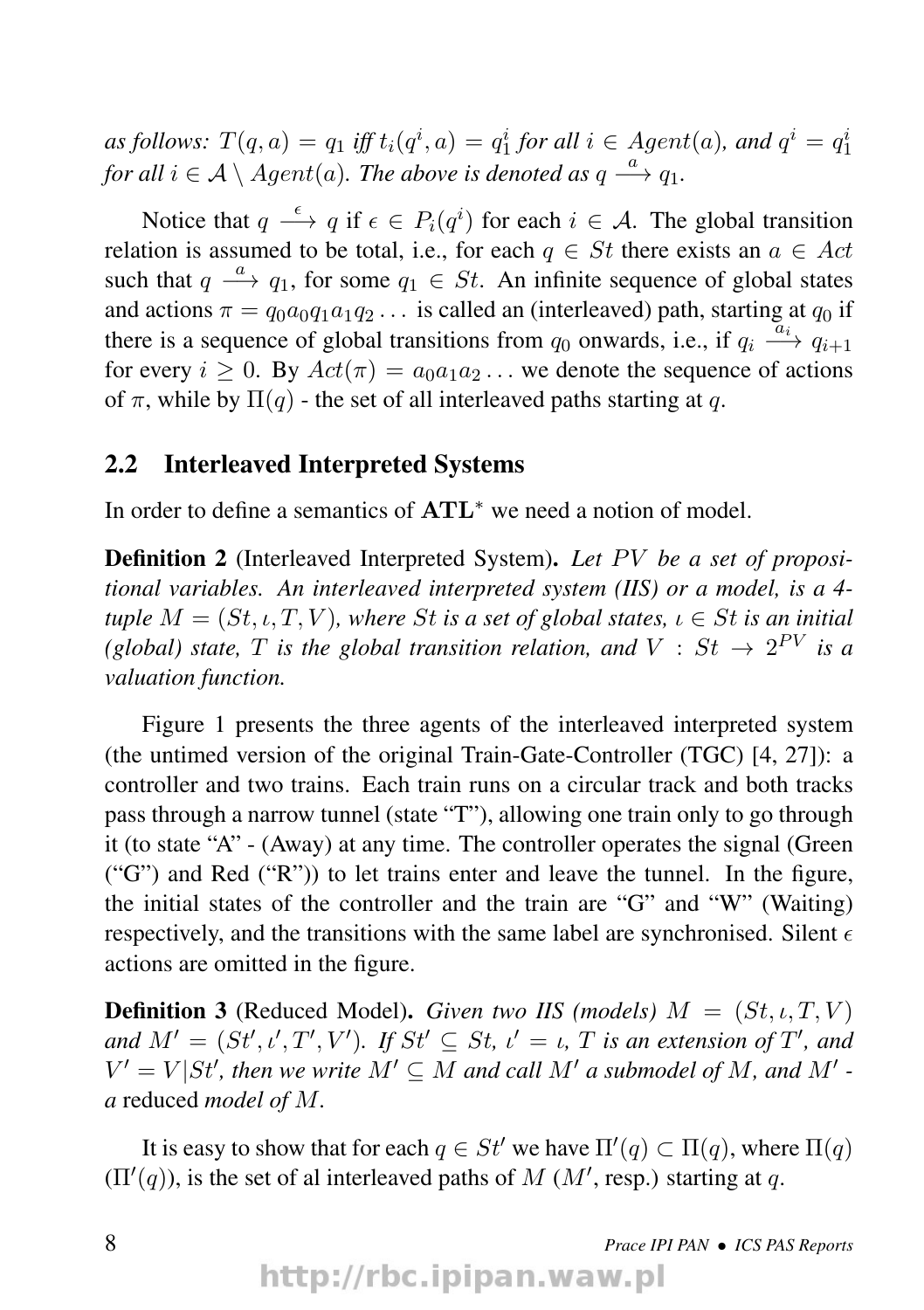

Figure 1: An IIS of TGC composed of two trains [48, 49]

In order to generate reduced models we will need a notion of invisibility of actions with respect a subset  $PV'$  of  $PV$ .

**Definition 4.** *Given a model*  $M = (St, \iota, T, V)$ *. An action*  $a \in Act$  *is* invisible *for*  $PV'$  *if for each two global states*  $q, q' \in St:$  *if*  $q \stackrel{a}{\longrightarrow} q'$  *, then*  $V(q) \cap PV' = \emptyset$  $V(q') \cap PV'.$ *The set of all actions* invisible *for*  $PV'$  *is denoted by*  $Invis_{PV'}$  *and its closure by*  $Vis_{PV'} = Act \setminus Invisp_{V'}$ .

Intuitively, invisible actions do not change valuations of the propositions of  $PV'$  in  $M$ .

## 3 Reasoning about Agents' Abilities

Many important properties in a MAS can be specified in reference to the existence strategic ability (or inability) of some agents to achieve a given goal. Examples include the ability of a voter to cast her vote according to her intent in an election, the inability of a coercer to disturb the outcome of the election by coercion and/or vote buying, the ability of two parties to successfully communicate or sign a contract, and the existence of a suitable collective strategy for trains in a railway network so that neither a crash nor a deadlock can occur. Such properties can be specified by formulae of alternating-time logic (ATL). The semantics of ATL is typically defined for models of synchronous systems. In this section, we show how the semantics can be redefined for interleaved interpreted systems.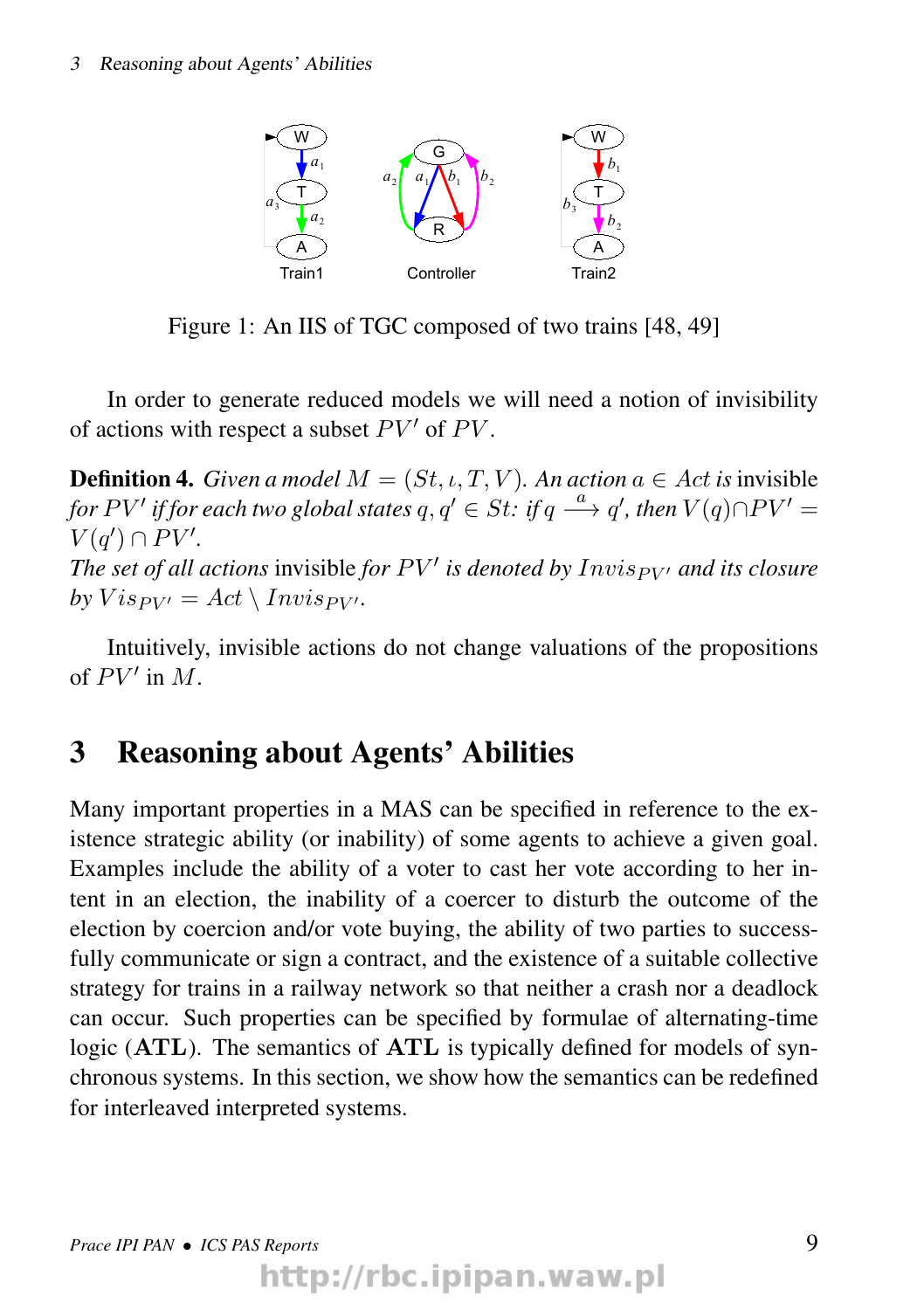#### 3.1 Alternating-Time Temporal Logic

*Alternating-time temporal logic* [3, 6] generalizes the branching-time temporal logic CTL [15] by replacing path quantifiers E, A with *strategic modalities*  $\langle A \rangle$ . Informally,  $\langle A \rangle \rangle \gamma$  expresses that the group of agents A has a collective strategy to enforce temporal property  $\gamma$ . Formulas of ATL make use of temporal operators: "X" ("in the next state"), "G" ("always from now on"), "F" ("now or sometime in the future"), U ("strong until"), and R ("release"). The logic comes in several syntactic variants, the most popular of which are ATL<sup>∗</sup> and "vanilla ATL" (the latter often called simply "ATL").

Definition 5 (Syntax of ATL<sup>\*</sup>). Let PV be a set of propositional variables *and* A *the set of all agents. The language of* ATL<sup>∗</sup> *is defined by the following grammar:*

$$
\varphi ::= \mathbf{p} | \neg \varphi | \varphi \land \varphi | \langle \langle A \rangle \rangle \gamma,
$$
  

$$
\gamma ::= \varphi | \neg \gamma | \gamma \land \gamma | X\gamma | \gamma U\gamma.
$$

*where*  $p \in PV$  *and*  $A \subseteq A$ *.* 

Disjunction and Boolean constants are defined as usual. The "release" operator can be defined as  $\gamma_1 R \gamma_2 \equiv \neg((\neg \gamma_1) U (\neg \gamma_2))$ . The "sometime" and "always" operators can be defined as  $F\gamma \equiv \top U \gamma$  and  $G\gamma \equiv \bot R \gamma$ .

Definition 6 (Syntax of ATL). *In "vanilla* ATL*," every occurrence of a strategic modality is immediately followed by a temporal operator. Note that, in that case, "release" is not definable from "until" anymore [44], and it must be added to the syntax as another primitive operator. Formally, the language of* ATL *is defined by the following grammar:*

$$
\varphi ::= \mathsf{p} \mid \neg \varphi \mid \varphi \land \varphi \mid \langle \! \langle A \rangle \! \rangle X \varphi \mid \langle \! \langle A \rangle \! \rangle G \varphi \mid \langle \! \langle A \rangle \! \rangle \varphi \mathsf{U} \varphi.
$$

In the rest of the paper, we will be mainly interested in formulae that do not use the next step operator X, and do not contain nested strategic modalities. We denote the corresponding subsets of ATL<sup>\*</sup> and ATL by sATL<sup>\*</sup> ("simple ATL<sup>\*"</sup>) and sATL ("simple ATL"), respectively. Moreover, 1ATL<sup>\*</sup> denotes the fragment of sATL<sup>\*</sup> that admits only formulae consisting of a strategic modality, followed by an LTL formula (i.e.,  $\langle A \rangle \gamma$ , where  $\gamma \in \text{LTL}$ ).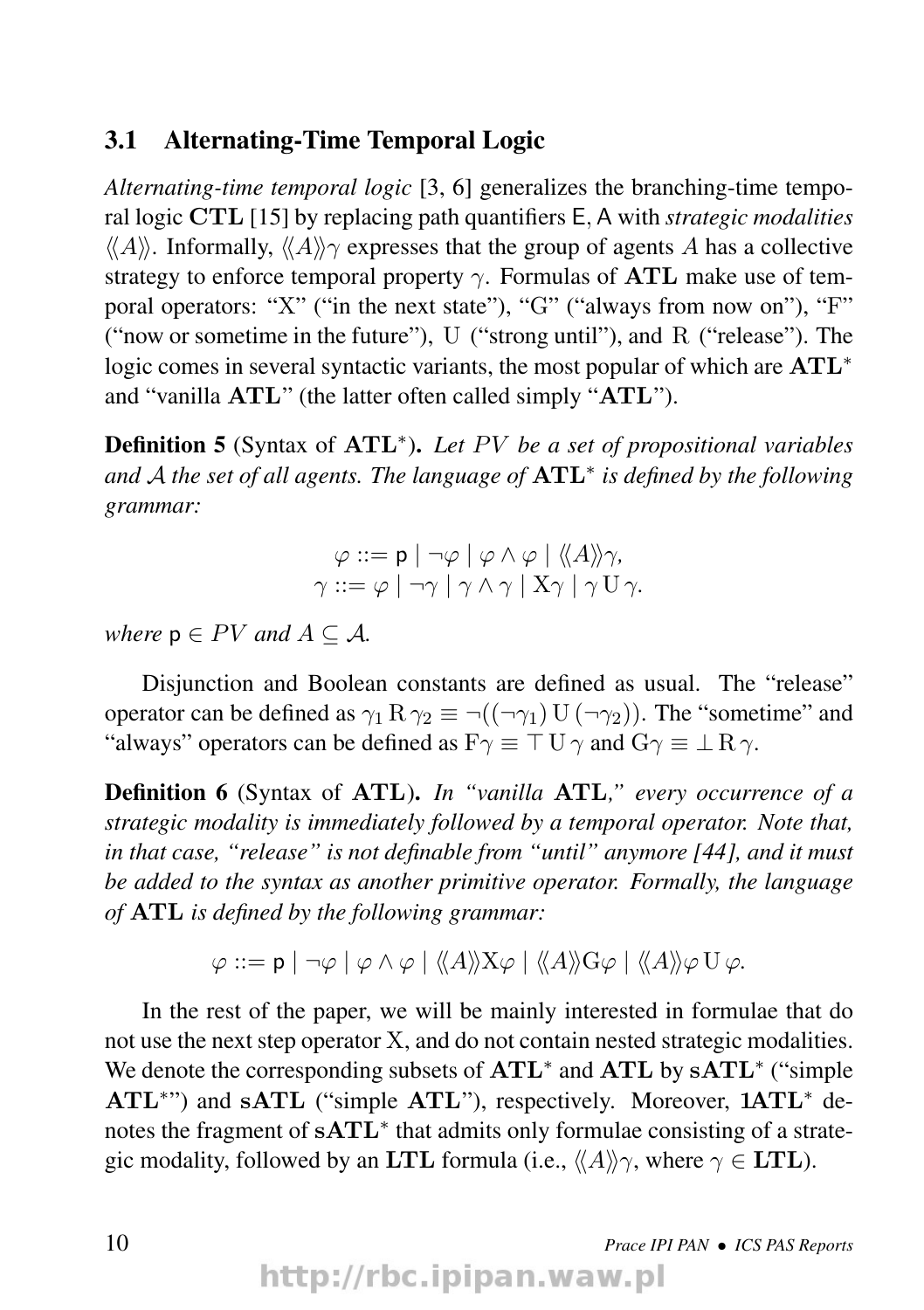#### 3.2 Strategies and Outcomes

Let  $M = (St, \iota, T, V)$  be an IIS and  $i \in A$ . A *strategy* of agent i is a conditional plan that specifies what  $i$  is going to do in any potential situation. A number of semantic variations are possible. Here, we follow Schobbens [62], and adopt his taxonomy of four "canonical" strategy types: IR, iR, Ir, and ir. In the notation, *R* (resp. *r*) stands for perfect (resp. imperfect) *recall*, and *I* (resp. *i*) refers to perfect (resp. imperfect) *information*.

In this paper, we consider strategies of types Ir and ir. Formally:

- A *memoryless perfect information strategy for agent* i is a function  $\sigma_i\colon St\to A_i$  such that  $\sigma_i(q)\in P_i(q^i)$  for each state  $q\in St.$  We denote the set of such strategies by  $\Sigma_{\text{Ir}}$ .
- A *memoryless imperfect information strategy for agent* i is a function  $\sigma_i: St \to A_i$  such that  $\sigma_i(q) \in P_i(q^i)$  for each state  $q \in St$ , and for each  $q, q_1 \in St$  if  $q^i = q_1^i$ , then  $\sigma_i(q) = \sigma_i(q_1)$ . Equivalently, the strategy can be defined as  $\sigma_i: L_i \to A_i$  such that  $\sigma_i(l) \in P_i(l)$ . We denote the set of such strategies by  $\Sigma_{ir}$ .

Thus, an Ir strategy can assign different actions of agent i to any two global states, while in an ir strategy the agent's choices can only depend on the local state (i.e., the location) of the agent.

A *joint strategy*  $\sigma_A$  for a coalition  $A \subset \mathcal{A}$  is a tuple of strategies, one per agent  $i \in A$ . Let  $A = \{1, \ldots, k\}$  for some  $k \in \mathcal{N}$  and  $\sigma_A = (\sigma_1, \ldots, \sigma_k)$ be a joint strategy for A. For each  $i \in \mathcal{N}$  and  $q \in St$  we denote  $\sigma_A(q)$  =  $(\sigma_1(q), \ldots, \sigma_k(q))$ . By  $Act(\sigma_A)$  we denote the set of actions assigned to the states by the strategies of  $\sigma_A$ . We will consider two types of joint strategies: Ir-joint strategies consisting of memoryless perfect information strategies and ir-joint strategies consisting of memoryless imperfect information strategies.

**Definition 7** (Outcome). *The* outcome *of a joint strategy*  $\sigma_A$  *in a state*  $q \in St$ *is the set*  $out_M(q, \sigma_A) \subseteq St^{\omega}$  such that  $\pi \in out_M(q, \sigma_A)$  *iff*  $\pi[0] = q$  and for *each*  $i \in \mathcal{N}$ *:* 

- $\pi[i] \stackrel{a_i}{\longrightarrow} \pi[i+1]$  *for some*  $a_i \in Act$ ,
- *for each*  $i \in A$  *if*  $i \in A$ *gent*( $a_i$ *), then*  $a_i \in \sigma_i(\pi[i])$ *,*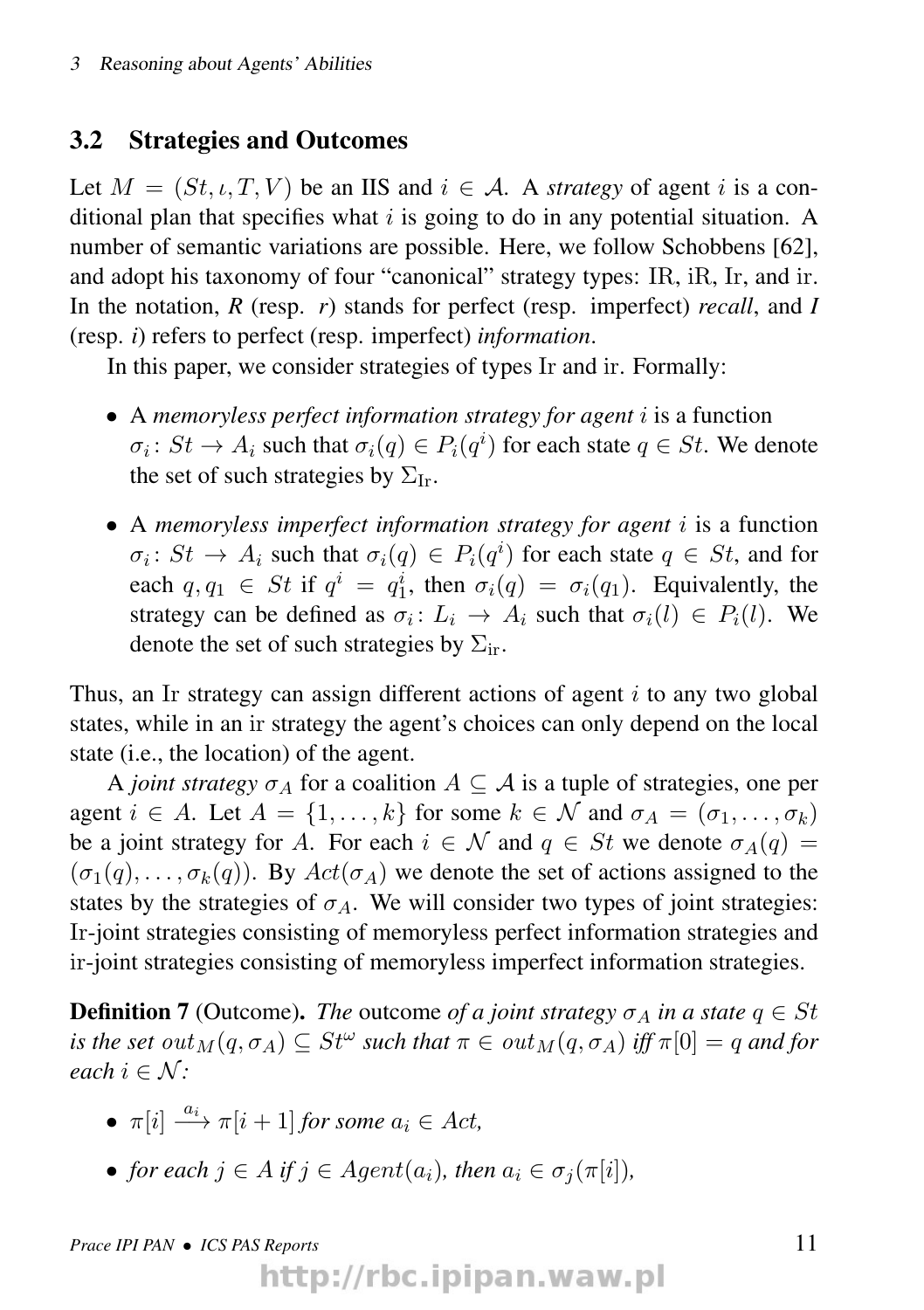Intuitively, the outcome of a joint strategy  $\sigma_A$  in a state q is the set of all the possible paths that can occur when the agents of coalition  $A$  execute the strategy  $\sigma_A$  and each other agent, in  $\overline{A}$ , follows its own protocol.

#### 3.3 Asynchronous Semantics of ATL and ATL<sup>∗</sup>

The semantics of  $\text{ATL}^*$ , parameterised with the strategy type Y, is defined below.

**Definition 8** (Semantics of  $\text{ATL}^*$ ). Let  $M = (St, \iota, T, V)$  be an IIS,  $q \in St$ ,  $A ⊆ A$ *, and*  $Y ∈ {Ir, ir}$ *. The Y*-semantics of **ATL**<sup>\*</sup> and **ATL** is given by *the following clauses:*

$$
\mathcal{M}, q \models_{Y} p \text{ iff } p \in V(q);
$$
\n
$$
\mathcal{M}, q \models_{Y} \neg \varphi \text{ iff } \mathcal{M}, q \not\models_{Y} \varphi;
$$
\n
$$
\mathcal{M}, q \models_{Y} \varphi_{1} \land \varphi_{2} \text{ iff } \mathcal{M}, q \models_{Y} \varphi_{1} \text{ and } \mathcal{M}, q \models_{Y} \varphi_{2};
$$
\n
$$
\mathcal{M}, q \models_{Y} \langle \langle A \rangle \rangle \gamma \text{ iff there is a joint } Y\text{-strategy } \sigma_{A} \text{ for agents } A \text{ such that, for each path } \pi \in out_{\mathcal{M}}(q, \sigma_{A}), \text{ we have } \mathcal{M}, \pi \models_{Y} \gamma;
$$
\n
$$
\mathcal{M}, \pi \models_{Y} \varphi \text{ iff } \mathcal{M}, \pi[0] \models_{Y} \varphi;
$$
\n
$$
\mathcal{M}, \pi \models_{Y} \neg \gamma \text{ iff } \mathcal{M}, \pi \not\models_{Y} \gamma;
$$
\n
$$
\mathcal{M}, \pi \models_{Y} \gamma_{1} \land \gamma_{2} \text{ iff } \mathcal{M}, \pi \models_{Y} \gamma_{1} \text{ and } \mathcal{M}, \pi \models_{Y} \gamma_{2};
$$
\n
$$
\mathcal{M}, \pi \models_{Y} \chi_{\gamma} \text{ iff } \mathcal{M}, \pi[1, \infty] \models_{Y} \gamma;
$$
\n
$$
\mathcal{M}, \pi \models_{Y} \gamma_{1} \text{ U } \gamma_{2} \text{ iff there is } i \geq 0 \text{ such that } \mathcal{M}, \pi[i, \infty] \models_{Y} \gamma_{2} \text{ and } \mathcal{M}, \pi[j, \infty] \models_{Y} \gamma_{1} \text{ for all } 0 \leq j < i.
$$

The semantics of "vanilla ATL" can be given entirely with respect to states.

Definition 9 (State-based semantics of ATL). *The* Y *-semantics of* ATL *can be equivalently defined by the following clauses:*

$$
\mathcal{M}, q \models_{Y} \mathsf{p} \text{ iff } \mathsf{p} \in V(q);
$$
  

$$
\mathcal{M}, q \models_{Y} \neg \varphi \text{ iff } \mathcal{M}, q \not\models_{Y} \varphi;
$$
  

$$
\mathcal{M}, q \models_{Y} \varphi_{1} \land \varphi_{2} \text{ iff } \mathcal{M}, q \models_{Y} \varphi_{1} \text{ and } \mathcal{M}, q \models_{Y} \varphi_{2};
$$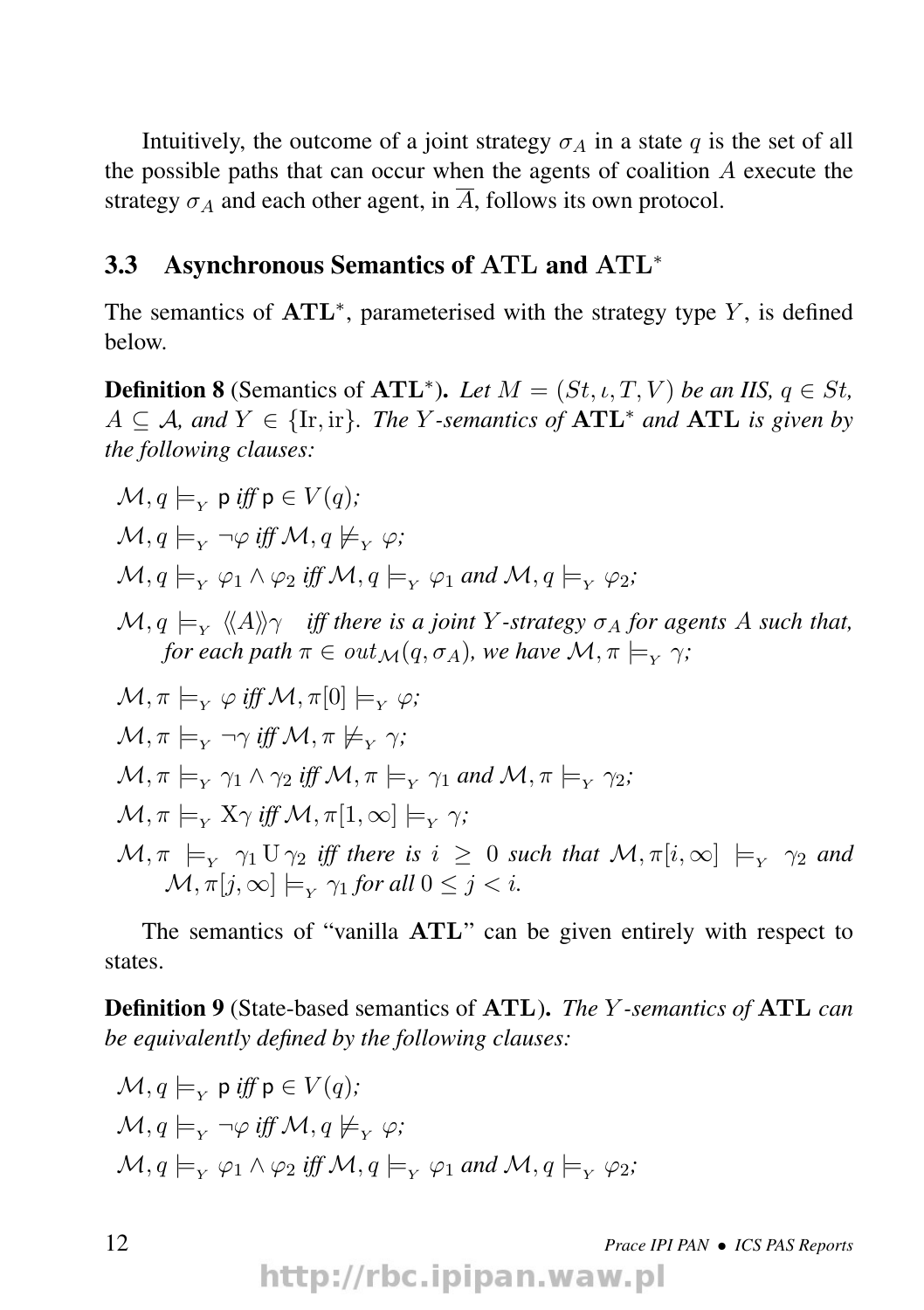- $\mathcal{M}, q \models_{Y} \langle\!\langle A \rangle\!\rangle \mathrm{X} \varphi$  *iff there is a*  $Y$ *-strategy*  $\sigma_{A}$  *such that, for each*  $\pi \in out_{\mathcal{M}}(q, \sigma_A)$ *, we have*  $\mathcal{M}, \pi[1] \models_{\mathcal{M}} \varphi$ *;*
- $\mathcal{M}, q \models_{_Y} \langle\!\langle A \rangle\!\rangle \varphi_1 \, \mathrm{U}\, \varphi_2 \quad \textit{iff there is a $Y$-strategy $\sigma_A$ such that,}$ *for each*  $\pi \in out_{\mathcal{M}}(q, \sigma_A)$ *, there exists*  $i \geq 0$  *with*  $\mathcal{M}, \pi[i] \models_{Y} \varphi_2$  *and*  $\mathcal{M}, \pi[i] \models_{\mathcal{V}} \varphi_1$  *for all*  $0 \leq j \leq i$ *;*
- $(\mathcal{M}, q \models_{_Y} \langle\!\langle A \rangle\!\rangle \varphi_1 \operatorname{R} \varphi_2$  *iff there is a Y-strategy*  $\sigma_A$  *such that, for all*  $\pi \in out_{\mathcal{M}}(q, \sigma_A)$  *and*  $i \geq 0$ *, either*  $\mathcal{M}, \pi[i] \models_{\mathcal{V}} \varphi_2$  *or*  $\mathcal{M}, \pi[j] \models_{\mathcal{V}} \varphi_1$  for some  $0 \leq i \leq i$ .

For a syntax  $\mathcal L$  and the semantic relation  $\models_{Y}$ , we will denote the logical system  $(\mathcal{L}, \models_Y)$  by  $\mathcal{L}_Y$ . Thus,  $\mathbf{ATL}_{\mathrm{Ir}}$  is the "vanilla  $\mathbf{ATL}$ " with memoryless perfect information semantics,  $\mathbf{sATL}_{ir}^*$  is the "simple  $\mathbf{ATL}^{**}$ " with memoryless imperfect information strategies, and so on.

**Remark 1.** We observe that the relation  $\models_{ir}$  captures the "objective" notion *of ability under imperfect information [32, 9]. That is,*  $\langle \langle A \rangle \rangle \gamma$  *holds iff agents in* A *have a collective strategy to enforce* γ *from the current global state of the system. We expect to obtain analogous results for the semantic variant based on "subjective" ability [62, 34, 9], but a detailed study of the latter case is outside the scope of this report.*

## 4 Model Checking sATL and sATL<sup>∗</sup> for Asynchronous MAS

In this work, we focus on simple specifications of strategic ability, i.e., ones that can be written formally without nesting strategic modalities. We believe that an overwhelming majority of properties, relevant in actual application domains, follow that pattern. We usually want to require (or ask if) a given player has a strategy to eventually win the game, two trains can persistently avoid the crash, Alice and Bob can exchange a secret without Cathy learning it on the way, etc. The three example properties can be tentatively specified by the following formulae:

- 1.  $\langle\!\langle i \rangle\!\rangle$ Fwin<sub>i</sub>,
- 2.  $\langle \langle t_1, t_2 \rangle \rangle$ G $\neg$ crash,

*Prace IPI PAN* • *ICS PAS Reports* 13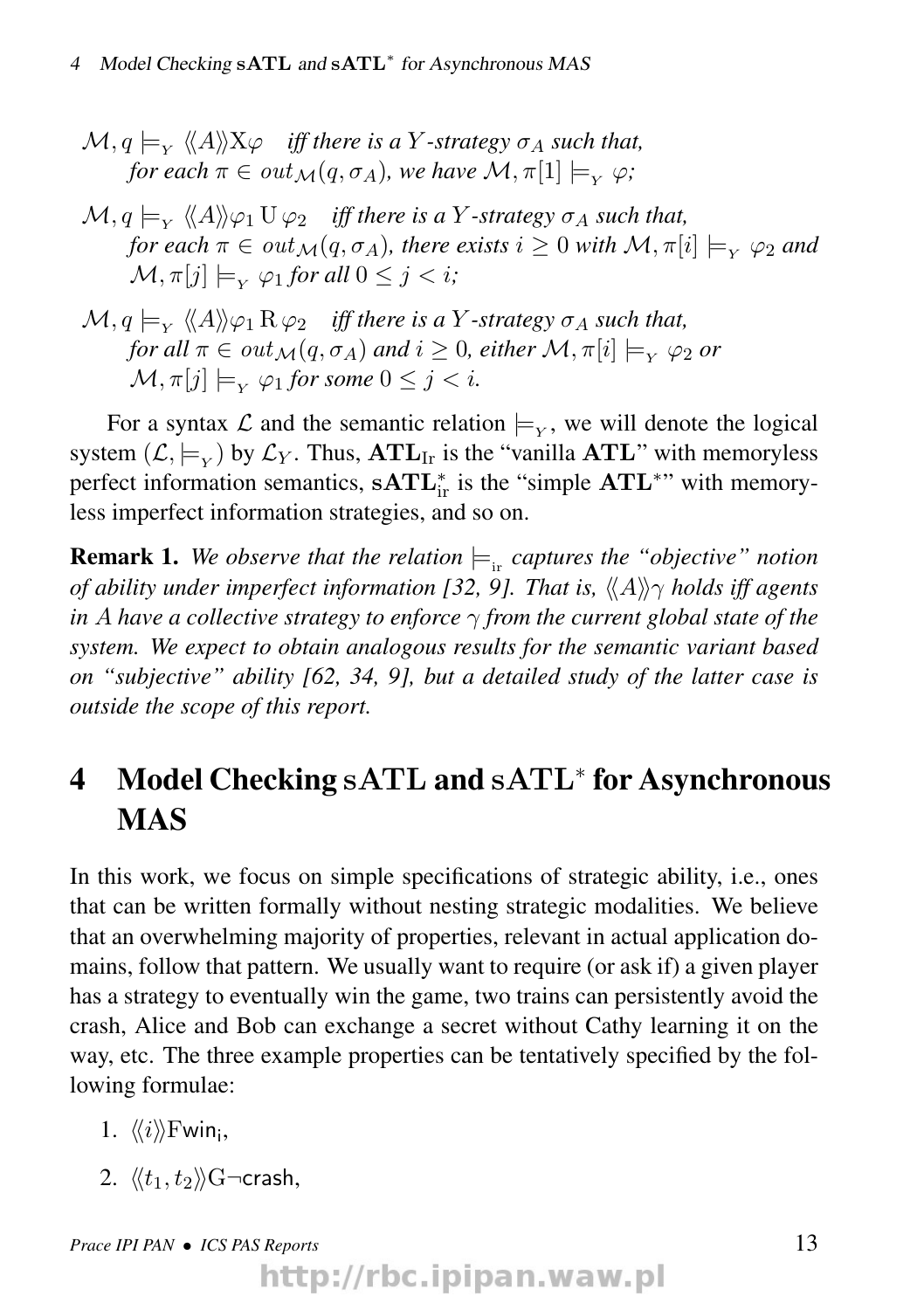$3. \ \ \langle\!\langle a, b \rangle\!\rangle \big( \mathrm{F}(\mathsf{knowsSecr}_{\mathsf{a}} \wedge \mathsf{knowsSecr}_{\mathsf{b}}) \wedge \mathrm{G} \neg \mathsf{knowsSecr}_{\mathsf{c}}).$ 

Note that (1) and (2) are formulae of  $\textbf{sATL}$  (in fact,  $\textbf{1ATE}$ ), while (3) is a formula of sATL<sup>\*</sup>. Also, specification (3) suggests that many interesting properties can be more conveniently specified with a combination of strategic and epistemic modalities, which seems an interesting path for future work.

Note also that, in all realistic scenarios, players have only partial knowledge of the current global state of the world during the interaction. Thus, a semantics with imperfect information strategies must be used. Since verification of ATL with imperfect information and perfect recall is undecidable [18], we focus on the memoryless imperfect information semantics  $\models_{i}$ .

In this section, we establish the complexity of model checking for some relevant fragments of  $\textbf{sATL}_{ir}^*$ . We observe that the complexity can be given with respect to the logical *model* of the system (i.e., an interleaved interpreted system, cf. Section 2.2), or the usual *representation* of the system (in our case, an asynchronous automata network, cf. Section 2.1). We give both kinds of results here. We also briefy look at the *program complexity* of model checking, i.e., the complexity of the problem when the input formulae are of fixed or bounded length.

#### 4.1 Model checking 1ATLir

We begin by looking at the verification complexity for simplest specifications, consisting of a single strategic modality  $\langle A \rangle$  immediately followed by a single temporal modality.

Proposition 2. *Model checking* 1ATLir *is* NP*-complete in the size of the model and the length of the formula. It remains* NP*-complete even for formulae of bounded length.*

*Proof.* (sketch) Analogous to the result in [62] for  $\langle \Gamma \rangle$ -ATL<sub>ir</sub>.

For the upper bound, observe that model checking of  $\langle A \rangle \gamma$  in M, q can be done by (1) guessing a uniform strategy  $s_A$ , (2) pruning M according to s<sub>A</sub>, and (3) model checking the CTL formula A $\gamma$  ("for all paths,  $\gamma$ ") in state q of the resulting model. Since  $s_A$  is of at most linear size with respect to  $|M|$ , and model checking of  $A\gamma$  can be done in deterministic polynomial time w.r.t.  $|M|$ , we obtain the bound.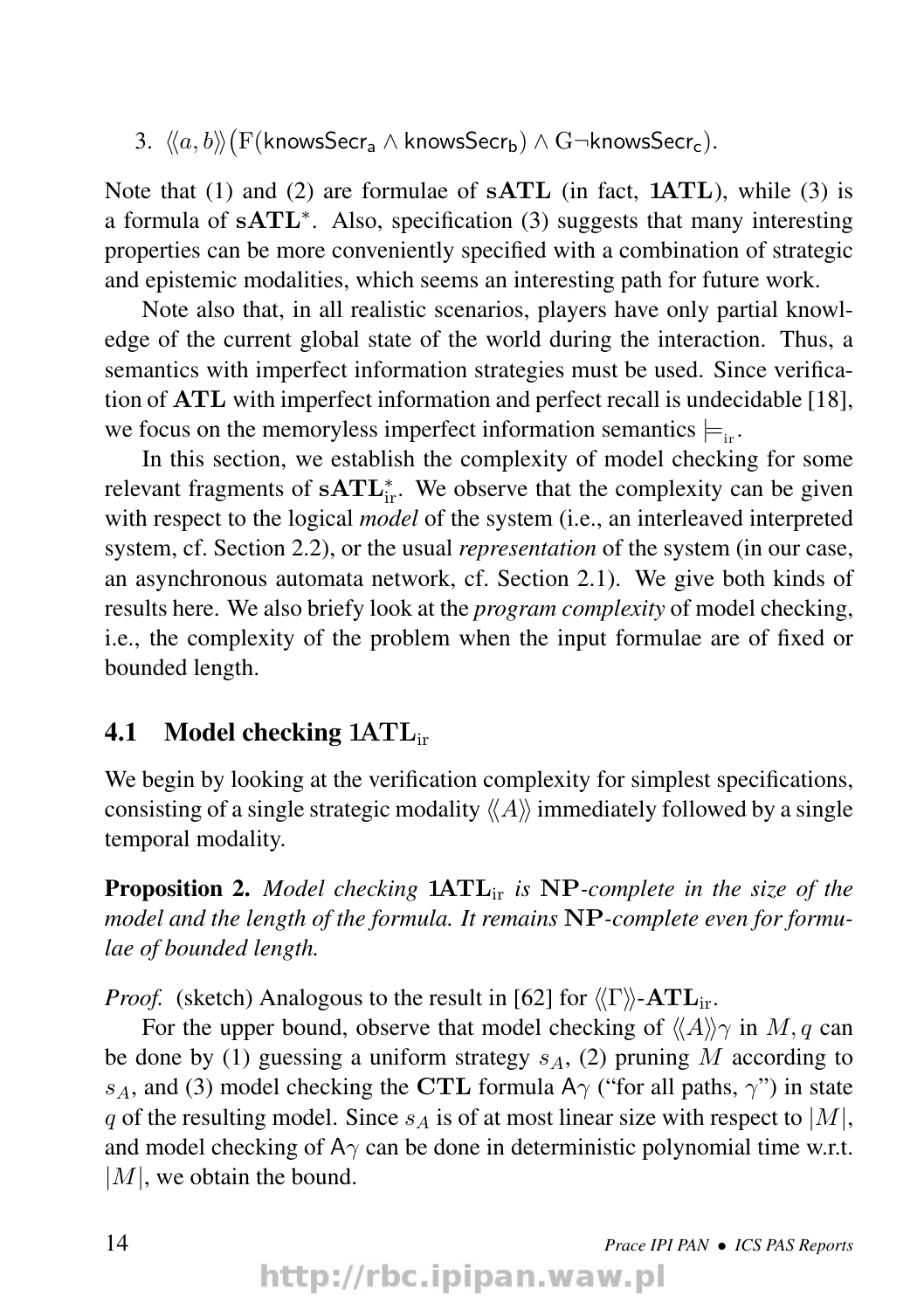For the lower bound, we use the reduction from [62] of the Boolean satisfiability problem (SAT) to model checking formula  $\langle\langle 1 \rangle$ ) Fyes in a single-agent model (note that single-agent systems can be seen as special cases of both synchronous and asynchronous systems). Note that the lower bound does not rely on the length of the formula, as formulae of length 3 are sufficient to construct the reduction.  $\Box$ 

#### Proposition 3. *Model checking* 1ATLir *is* PSPACE*-complete in the size of the representation (even for formulae of bounded length).*

*Proof.* (sketch) For the upper bound, observe that model checking of formula  $\langle\langle A \rangle\rangle$  in representation (automata network) R can be done by: (1) guessing a uniform  $s_A$  as a deterministic restriction of the protocols  $P_i$ ,  $i \in A$ , (2) pruning M, and (3) model checking the LTL formula  $\gamma$  in the resulting representation  $R'$ . Since the size of  $s_A$  is linear with respect to |R|, and model checking LTL is in **PSPACE** with respect to  $|R|$  (cf. [61]), we obtain the bound.

To prove the lower bound, we adapt the construction from [41, Theorem 6.1]. Given a Turing machine T with space complexity  $s(n)$ , we construct the concurrent program  $P(T)$  as in [41, Theorem 6.1]. To obtain an asynchronous MAS  $P'$  with a similar behavior, we sequentialize the concurrent actions of modules in  $P(T)$  by adding an extra "synchronizer" module which enforces that each agent  $i \in \{1, \ldots, n\}$  takes the *i*th step in each "execution cycle." That is, every concurrent transition in  $P(T)$  is decomposed into a sequence of n asynchronous transitions in  $P'$ . Now, there exists a computation of  $T$  on the empty tape which eventually reaches an accepting state iff  $P(T)\models_{\text{{\bf cr}{\bf L}}}$  EFaccept iff  $P'\not\models_{\text{ir}}\langle\!\langle\emptyset\rangle\!\rangle\!\text{G}\neg\text{{\bf accept.}}$  This way we obtain the  $co-PSPACE$ -hardness for  $1ATE$ <sub>ir</sub>. Since  $co-PSPACE$  = PSPACE, the lower bound follows.

Again, we note that the reduction does not rely on the length of the formula.

 $\Box$ 

#### 4.2 Model checking  $\text{SATL}_{ir}$

The verification complexity for Boolean combinations of formulae from 1ATL is almost the same.

http://rbc.ipipan.waw.pl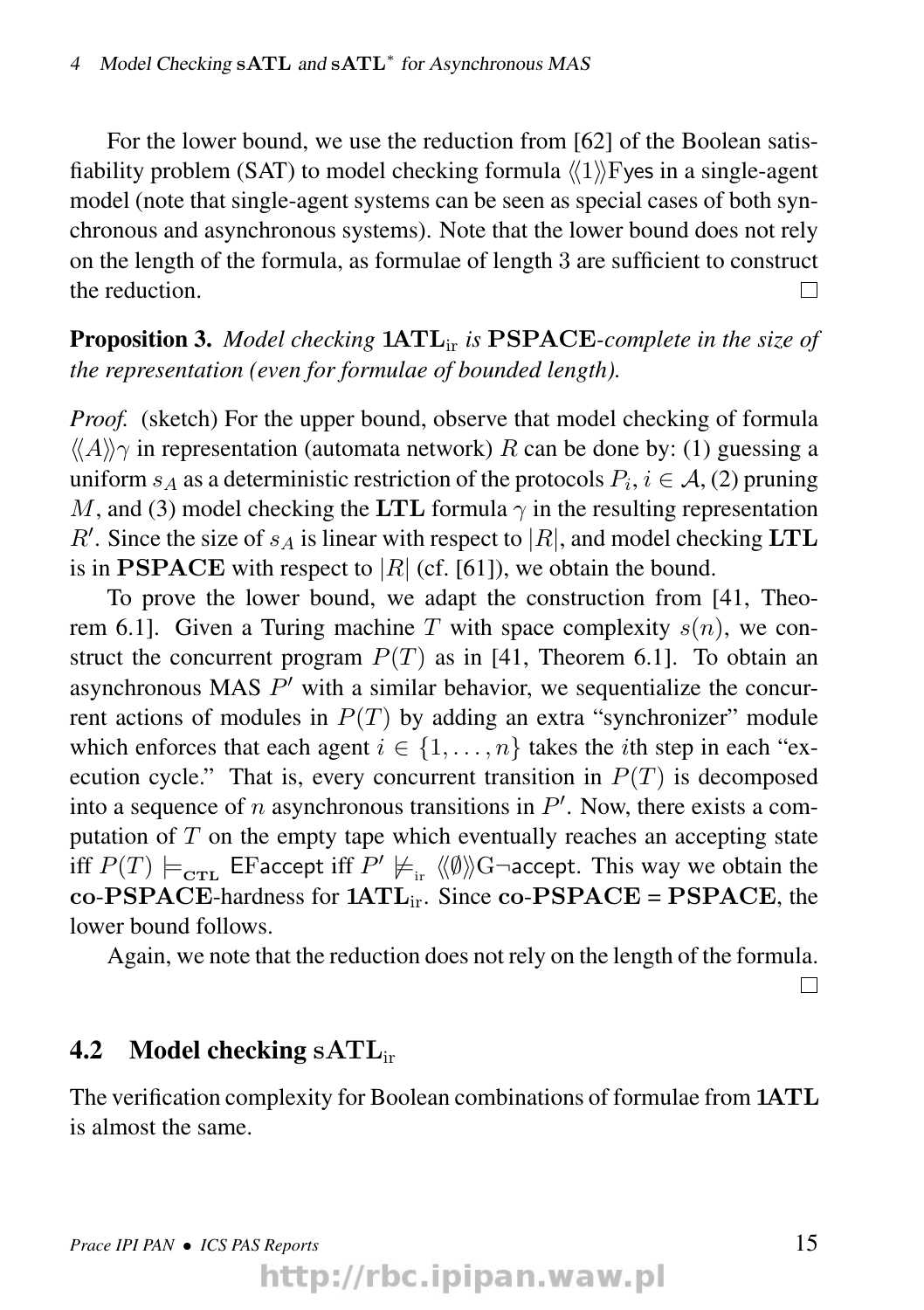**Proposition 4.** Model checking  $\text{sATL}_{\text{ir}}$  is NP-hard and in  $\Theta_2^P$  in the size of *the model and the length of the formula (even for formulae of bounded length).*<sup>2</sup>

*Proof.* (sketch) The lower bound follows from Proposition 2.

The following algorithm for checking  $\varphi$  in M, q demonstrates the upper bound. First, the nondeterministic algorithm in Proposition 2 is used as an oracle that determines the truth value for each subformula  $\langle A \rangle \gamma$  of  $\varphi$ . It is easy to see that the oracle is called at most  $|\varphi|$  times, and the input in the next call does not depend on the output of the preceding calls. Finally, based on the output of the calls, the value of  $\varphi$  is calculated according to the truth tables of Boolean operators.  $\Box$ 

Proposition 5. *Model checking* sATLir *is* PSPACE*-complete in the size of the representation and the length of the formula (even for formulae of bounded length).*

*Proof.* (sketch) The lower bound follows from Proposition 3. For the upper bound, we use the algorithm from Proposition 4, but with the algorithm from Proposition 3 as the oracle. Since  $P^{PSPACE} = PSPACE$ , we obtain the result.  $\Box$ 

## **4.3** Model checking  $\text{SATL}_{\text{ir}}^*$  and  $1\text{ATL}_{\text{ir}}^*$

Finally, we examine the complexity of verification for specifications with arbitrary LTL subformulae.

#### Proposition 6.

- *1. Model checking*  $\textbf{sATL}_{ir}^{*}$  *and*  $\textbf{1ATL}_{ir}^{*}$  *is* PSPACE-*complete in the size of the model and the length of the formula.*
- *2. For formulae of bounded length, the problem is* NP*-complete for* 1ATL<sup>∗</sup> ir and between  $\text{NP}$  and  $\Theta_2^\text{P}$ -complete for  $\text{sATL}_{\text{ir}}^*$ .

<sup>2</sup>Where  $\Theta_2^P = P^{\parallel NP}$  is the class of problems solvable by a deterministic polynomial-time Turing machine that can make polynomially many nonadaptive calls to an NP oracle.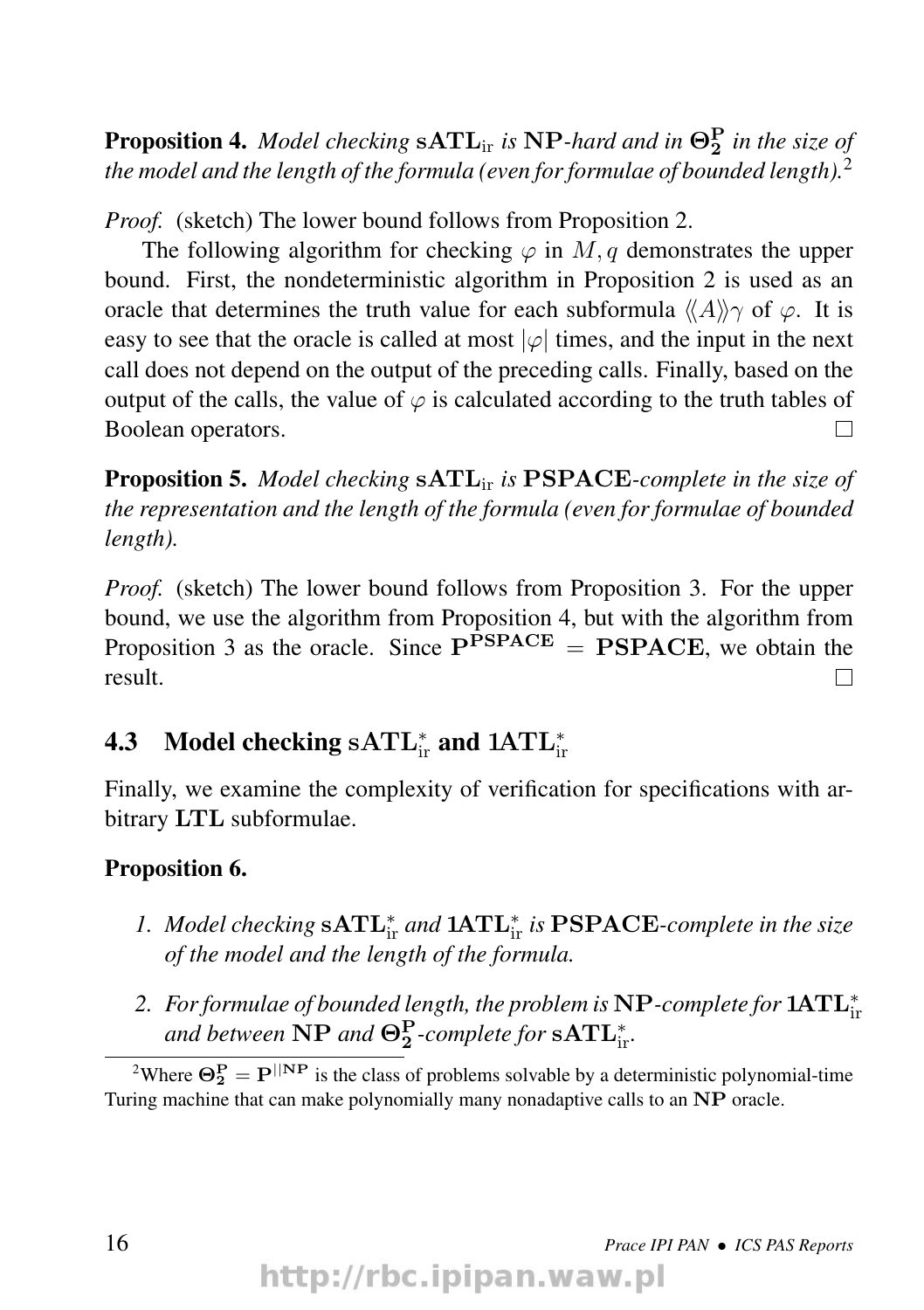*Proof.* (sketch) For (1), the lower bound follows from the **PSPACE**-completeness of LTL model checking [61]. The upper bound can be obtained by polynomially many calls to an LTL model checking algorithm, one per strategic subformula in  $\varphi$  (recall that  $P^{PSPACE} = PSPACE$ ), and computing the Boolean combination.

For (2), the lower bound follows from Proposition 2. The inclusion in NP for  $1ATL_{ir}^{*}$  can be obtained by an algorithm similar to that in Proposition 2, only an LTL rather than CTL model checker is called. Since LTL model checking is NLOGSPACE-complete for formulae of bounded size [61], and  $NLOGSPACE \subseteq P$ , the upper bound follows.

The upper bound for  $\mathbf{sATL}_{ir}^*$  is obtained by an algorithm similar to that in Proposition 4, only an LTL rather than CTL model checker is called inside the oracle.  $\Box$ 

**Proposition 7.** Model checking  $\textbf{sATL}_{ir}^*$  and  $\textbf{1ATL}_{ir}^*$  is  $\textbf{PSPACE}$ -complete *in the size of the representation and the length of the formula (even for formulae of bounded length).*

*Proof.* (sketch) The lower bounds follow from Proposition 3. The upper bounds can be obtained by the same algorithm as for Proposition 5.  $\Box$ 

#### 4.4 Discussion

Models (interleaved interpreted systems) are usually exponentially lager than the automata network representations from which they arise. Thus, for practical verification it is essential to provide the input to the model checker using the latter rather than the former. Unfortunately, the above complexity results strongly suggest that model checking fragments of  $\textbf{sATL}_{ir}^*$  on automata networks is hard, and the size of the representation is the main factor for this hardness. Thus, it is essential to use as small a representation as possible. If the input is given beforehand (e.g., prepared by the user), then any *reduction* of the representation increases the likelihood that the verification task becomes feasible.

In the next sections, we recall the idea of *partial order reduction*, very important for verification of asynchronous systems, and show how it can be used to model-check  $\mathbf{sATL}_{ir}^*$  and its fragments.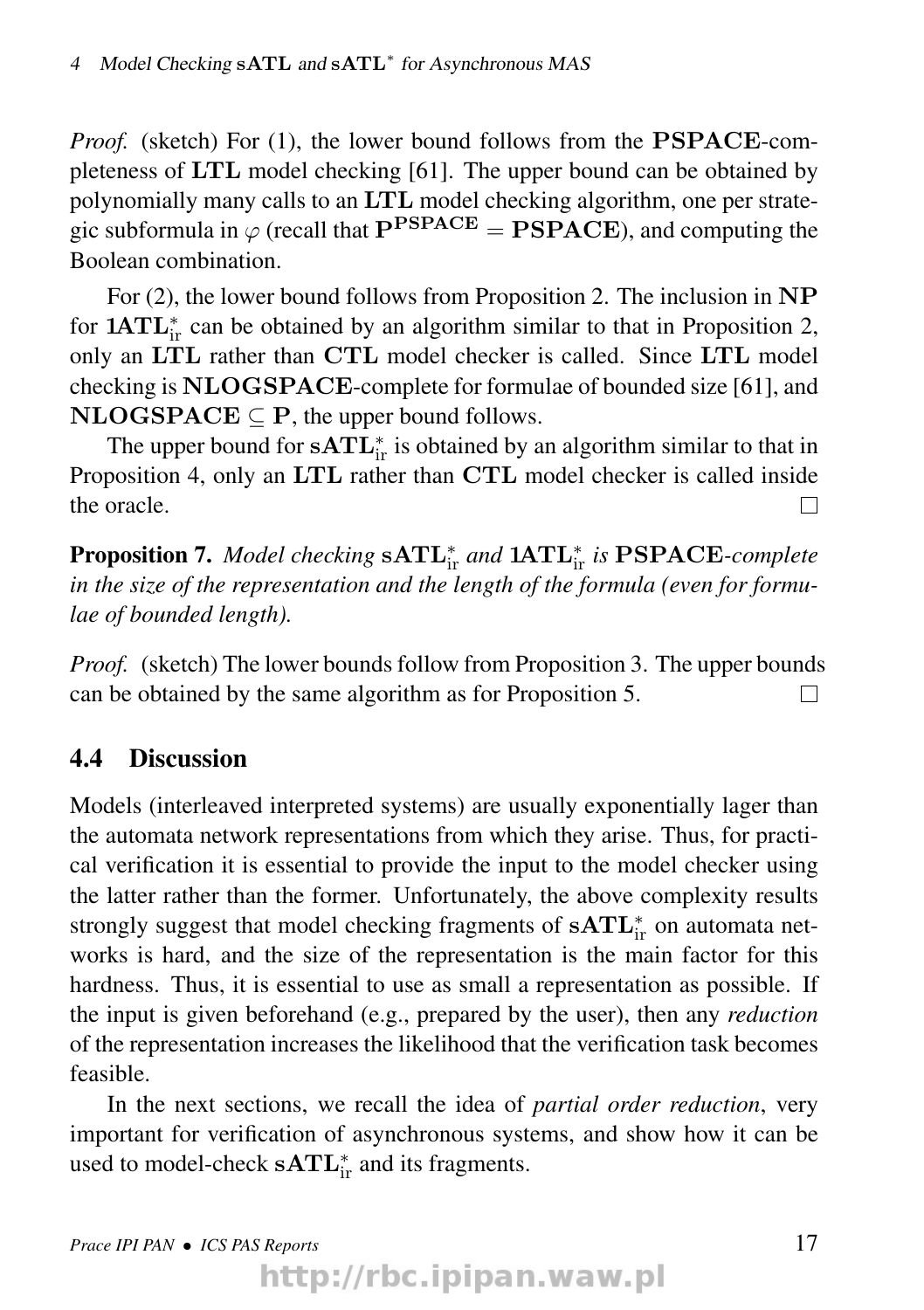## 5 Equivalences for  $LTL_{-X}$

Partial order reductions have been defined for temporal logics without the next step operator  $X$  since it is known how to generate reduced models preserving either stuttering trace equivalence (for  $\text{LTL}_X$ ) or stuttering bisimulation (for  $\text{CTL}_{-\textbf{X}}^{*}$ ). Since stuttering trace equivalence is less discriminative than stuttering bisimulation, partial order reductions preserving  $LTL_{-X}$  are more efficient than these for  $\text{CTL}_{-X}^*$ . Since  $\text{ATL}_{-X}^*$  has a more distinguishing power than  $\text{CTL}_{-X}^*$ , one can expect that the equivalence preserving  $\text{ATL}_{-X}^*$ would be very discriminative, which would likely result in inefficient reductions. Therefore, aware of the above and motivated by practical applications, in this paper we take another route. We are investigating subsets of  $\text{ATL}_{-\textbf{X}}^{*}$ for which known partial order reduction methods apply [54, 58, 22, 48, 49].

#### 5.1 Stuttering (trace) equivalence

So, we start with definitions of stuttering equivalence and stuttering trace equivalence.

**Definition 10** (Stuttering Equivalence). A path  $\pi$  in M and a path  $\pi'$  in M' *are called* stuttering equivalent, *denoted*  $\pi \equiv_s \pi'$ , *if there exists a partition*  $B_1, B_2 \ldots$  *of the states of*  $\pi$ *, and a partition*  $B'_1, B'_2 \ldots$  *of the states of*  $\pi'$  *such that for each*  $j \geq 0$  *we have that*  $B_j$  *and*  $B'_j$  *are nonempty and finite, and for every state*  $q$  *in*  $B_j$  *and every state*  $q'$  *in*  $B'_j$  *we have*  $V(q) = V'(q')$ *.* 

Notice that in the above definition in each block  $B$  all the states share the same valuation.

Definition 11 (Stuttering Trace Equivalence). *Two states q in M and q' in M' are said to be stuttering trace equivalent, denoted*  $q \equiv_s q'$ , *if* 

- *1. for each path*  $\pi$  *in*  $M$  *starting at q, there is a path*  $\pi'$  *in*  $M'$  *starting at*  $q'$ *such that*  $\pi \equiv_s \pi'$ ;
- *2. for each path*  $\pi'$  *in*  $M'$  *starting at*  $q'$ *, there is a path*  $\pi$  *in*  $M$  *starting at* q such that  $\pi' \equiv_s \pi$ .

*Two models* M and M' are stuttering trace equivalent, denoted  $M \equiv_s M'$ , if  $\iota \equiv_s \iota'.$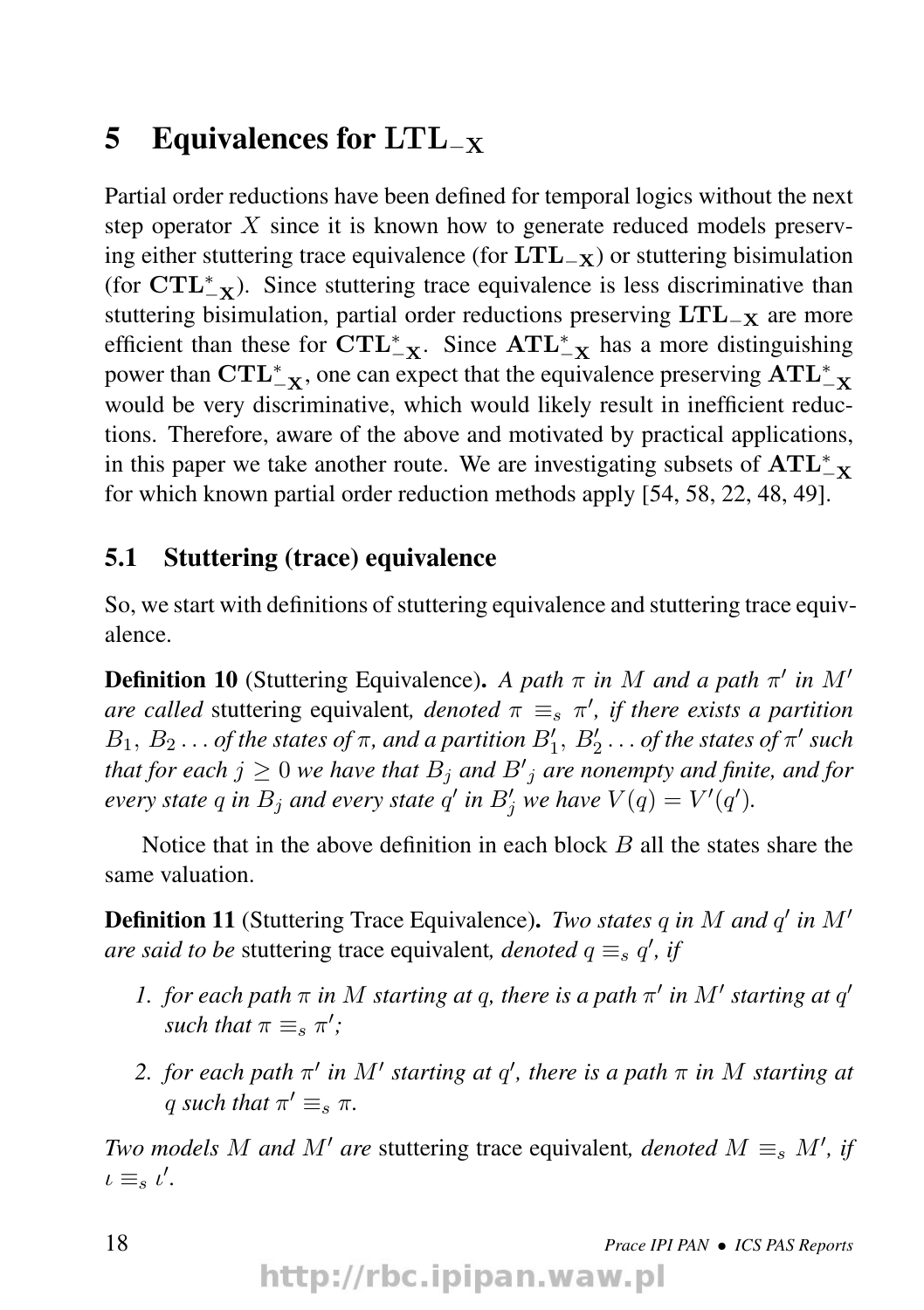#### 5.2 Preserving LTL<sub>-x</sub>

The following theorem connects  $LTL_{-x}$  with stuttering trace equivalence:

Theorem 8. Let M and M' be two stuttering trace equivalent models, where  $M' \subseteq M$ . Then,  $M, \iota \models \varphi$  iff  $M', \iota' \models \varphi$ , for any  $\mathbf{LTL}_{-\mathbf{X}}$  formula  $\varphi$  over  $PV$ 

*Proof.* See [25].

## 6 Partial Order Reductions for  $\mathrm{sATL}^\ast_\mathrm{ir}$

In what follows we propose how to obtain partial order reduction for  $\textbf{sATL}_{ir}^*$ and its fragments, with very promising results. Interestingly, it turns out that our approach does not apply to  $\textbf{sATL}_{\text{Ir}}^*$ ; we show it the end of this section. This suggests that ATL with imperfect information, besides conceptual advantage, can also offer some technical advantage over ATL with perfect information.

#### 6.1 Traces

Partial order reductions are based on Mazurkiewicz traces as introduced in [51] and used in e.g. [52, 53]. Consider two words  $w, w' \in Act^*$ . We say that  $w \sim_I w'$  iff  $w = w_1abw_2$  and  $w' = w_1baw_2$ , for some  $w_1, w_2 \in Act^*$  and  $(a, b) \in I$ . Let  $\equiv_I$  be the reflexive and transitive closure of  $\sim_I$ . By (finite) traces we mean equivalence classes of  $\equiv_I$ , denoted by  $[w]_{\equiv_I}$ . Formally, a trace  $[w]_{\equiv_I} = \{w' \in Act^* \mid w' \equiv_I w\}.$ 

To define infinite traces we need more definitions. For  $v, v' \in Act^{\omega}$  the relation  $\leq_I$  is defined as follows:  $v \leq_I v'$  iff  $\forall u \in Pref(v) \exists w \in Pref(v')$  $\exists z \in Act * (w \equiv_I z \land u \in Pref(z)).$  That means, each finite prefix of v is a prefix of a permutation (under commuting adjacent independent actions) of some prefix of  $v'$ .

Infinite traces are defined as equivalence classes of the following relation  $\equiv_I^{\omega}$ , where  $v \equiv_I^{\omega} v'$  iff  $v \leq_I v'$  and  $v' \leq_I v$ , denoted by  $[v]_{\equiv_I^{\omega}}$ , where  $v \in$  $Act^{\omega}$ .

П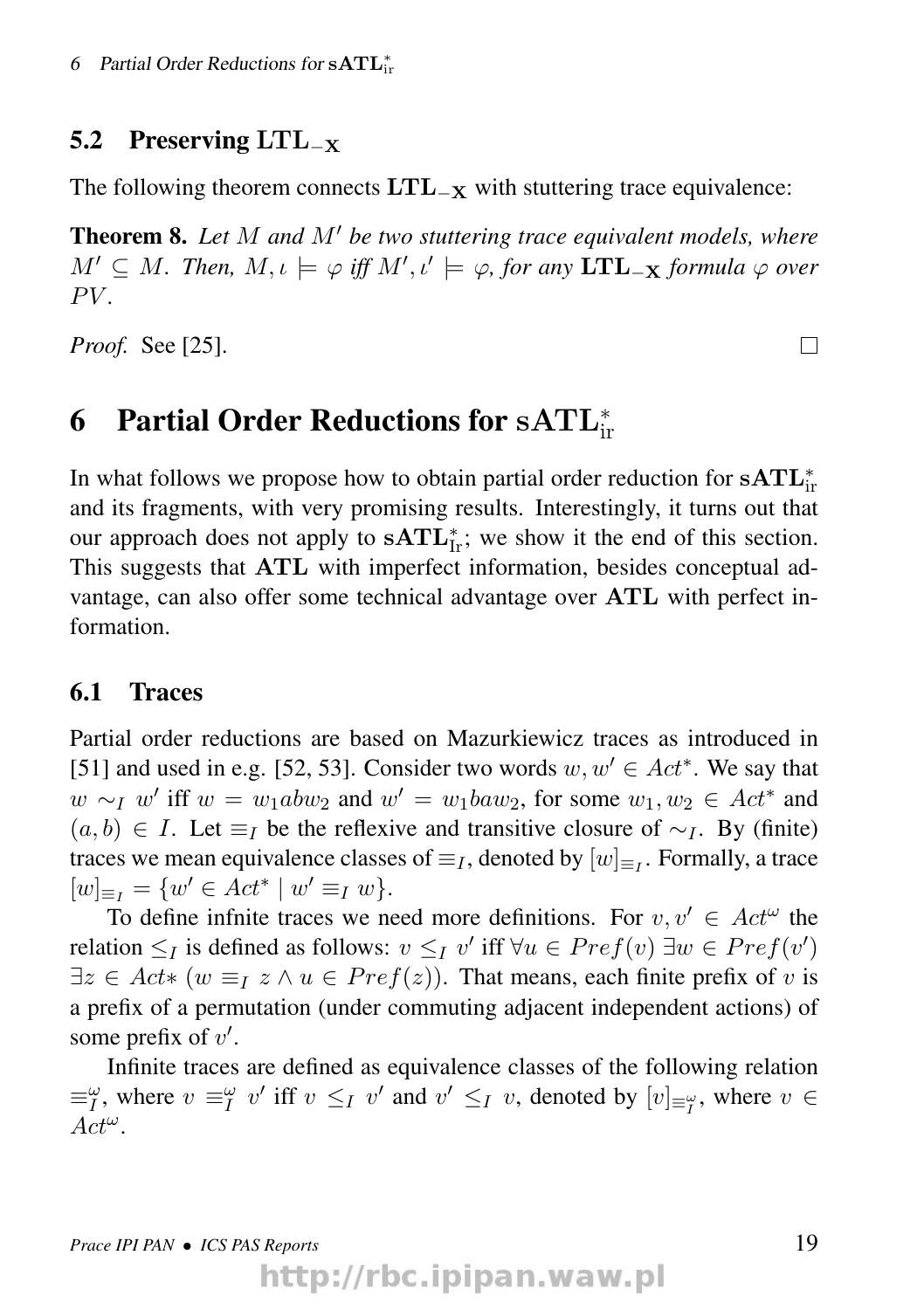**Lemma 9.** Let M be an IIS and  $PV' \subseteq PV$ . Consider two paths  $\pi, \pi' \in St^{\omega}$ *starting at the same state such that*  $Act(\pi) = w$  *and*  $Act(\pi') = w'$ , *and*  $w \equiv_I^{\omega} w'$ . Assume that: \*\*) for any two actions a, b occurring in w or w' if  $(a, b) \in I$ , then either  $a \in Invis_{PV'}$  or  $b \in Invis_{PV'}$ . Then,  $\pi$  and  $\pi'$  are *stuttering equivalent wrt. PV'.* 

*Proof.* See [54].

We can always make I to satisfy \*\*) by restricting it to  $I \setminus (Vis_{PV'} \times$  $Vis_{PV'}).$ 

Since stuttering equivalence preserves  $LTL_{-X}$ , the above lemma implies that the paths over representatives of the same infinite trace cannot be distinguished by any  $\text{LTL}_{-\textbf{X}}$  formula using propositions of  $PV'$ . This fact is used for defining partial order reductions for  $LTL_{-X}$ . Rather than generating the IIS (model)  $M$  for a MAS, one can generate a reduced model  $M'$  satisfying the following property:

(\*) for each  $\pi \in \Pi(\iota)$ , there is  $\pi' \in \Pi'(\iota)$  such that  $Act(\pi) \equiv^{\omega}_I Act(\pi').$ The reduced model  $M'$  preserves the  $\mathbf{LTL}_{-\mathbf{X}}$  formulas over  $PV'$ .

Our aim is to show that  $M'$  preserves also the  $\mathbf{sATL}_{ir}^*$  formulas over  $PV'.$ To this aim we show that each set  $out_M(q, \sigma_A)$  is trace complete in the sense that with each path  $\pi$  s.t.  $Act(\pi) = w$ , it contains a path over any  $w' \in [w]_{\equiv \frac{\omega}{l}}$ .

**Lemma 10.** Let  $\pi \in out_M(\iota, \sigma_A)$  and  $Act(\pi) = w$ . Then, for each  $w' \in$  $[w]_{\equiv^{\omega}_I}$  there is  $\pi' \in out_M(\iota, \sigma_A)$  such that  $Act(\pi') = w'.$ 

*Proof.* Consider a MAS in which the protocol of each agent  $i \in A$  is equal to  $\sigma_i$ . Then, the set of paths  $\Pi(\iota)$  of IIS for MAS is trace complete. But, this set of paths is equal to  $out_M(\iota, \sigma_A)$ , which ends the proof.

The above lemma suggests a method of partial order reduction for the formulas of  $\textbf{sATL}_{ir}^*$ .

**Lemma 11.** Let M be a model,  $PV' \subseteq PV$ , and M' be a reduced model sat*isfying the property \*). Then, for each strategy*  $\sigma_A$ *, for each*  $\pi \in out_M(\iota, \sigma_A)$ *there is*  $\pi' \in out_{M'}(\iota, \sigma_A)$  *such that*  $Act(\pi) \equiv^{\omega}_I Act(\pi').$ 

*Proof.* Follows easily from the property \*) of M and Lemma 10.

П

П

П

20 *Prace IPI PAN* • *ICS PAS Reports*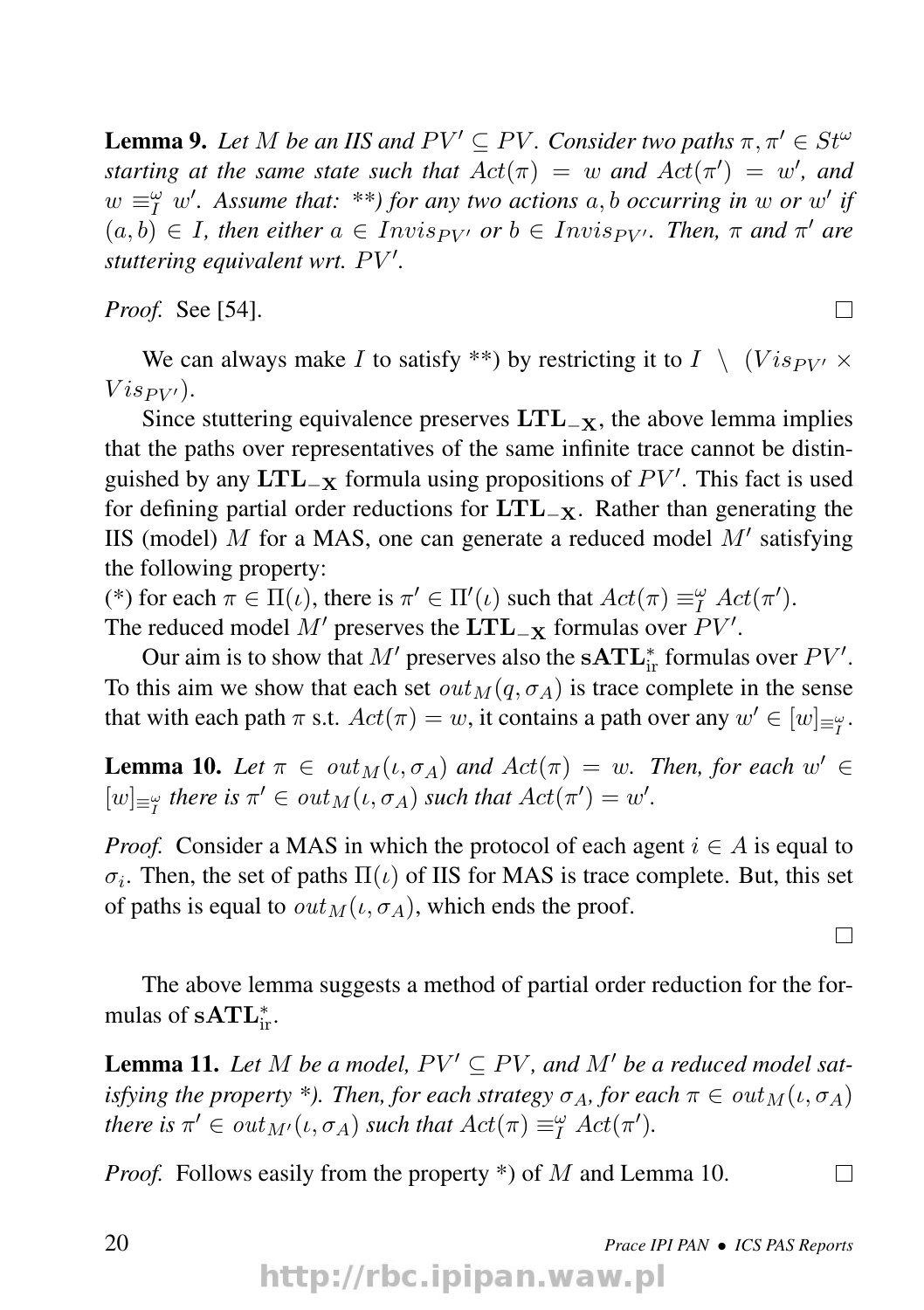**Theorem 12.** Let M be a model,  $PV' \subseteq PV$ , and M' be a reduced model satisfying the property \*). For each  $\mathbf{sATL}_{ir}^*$  formula  $\varphi$  over  $PV'$  we have:

$$
M, \iota \models \varphi \Leftrightarrow M', \iota' \models \varphi
$$

*Proof.* The proof is by induction on the complexity of a formula. Consider  $\varphi = \langle \langle A \rangle \rangle \gamma.$ 

 $M, \iota \models \langle \langle A \rangle \rangle \gamma$  iff

there is a joint strategy  $\sigma_A$  such that for each  $\pi \in out_M(\iota, \sigma_A)$  we have  $M, \pi \models \gamma$  iff (by Lemmas 11 and 9)

there is a joint strategy  $\sigma_A$  such that for each  $\pi \in out_{M'}(\iota, \sigma_A)$  we have  $M', \pi \models \gamma$  iff

$$
M',\iota \models \langle\!\langle A \rangle\!\rangle \gamma.
$$

The cases of negation and conjunction are straightforward.

 $\Box$ 

The next example shows that Lemma 10 does not hold for memoryless perfect information strategies.

Example 1. *Consider the MAS composed of two agents* {1, 2} *such that*

- $L_1 = \{l_1^1, l_1^2\}, L_2 = \{l_2^1, l_2^2\},\$
- $Act_1 = \{\epsilon, a\}, Act_2 = \{\epsilon, b\},$
- $P_1(l_1^1) = \{a, \epsilon\}, P_1(l_1^2) = \{\epsilon\},\$
- $P_2(l_2^1) = \{b\}, P_2(l_2^2) = \{\epsilon\},\$
- $t_1(l_1^1, a) = l_1^2$ ,  $t_2(l_2^1, b) = l_2^2$ .

*Define an Ir-strategy for each agent:*

*1*:  $\sigma_1(l_1^1, l_2^1) = a, \sigma_1(l_1^1, l_2^2) = \sigma_1(l_1^2, l_2^2) = \epsilon,$ 2:  $\sigma_2(l_1^1, l_2^1) = \sigma_2(l_1^2, l_2^1) = b, \sigma_2(l_1^2, l_2^2) = \epsilon.$ 

*It is easy to see that*  $out((l_1^1, l_2^1), \sigma_{\{1,2\}})$  *is not trace complete. Notice that*  $(a, b) \in I$ , but while  $out((l_1^1, l_2^1), \sigma_{1,2}^1)$  *contains the path over*  $ab(\epsilon)^\omega$ *, it does not contain any path over ba* $(\epsilon)^\omega$ .

http://rbc.ipipan.waw.pl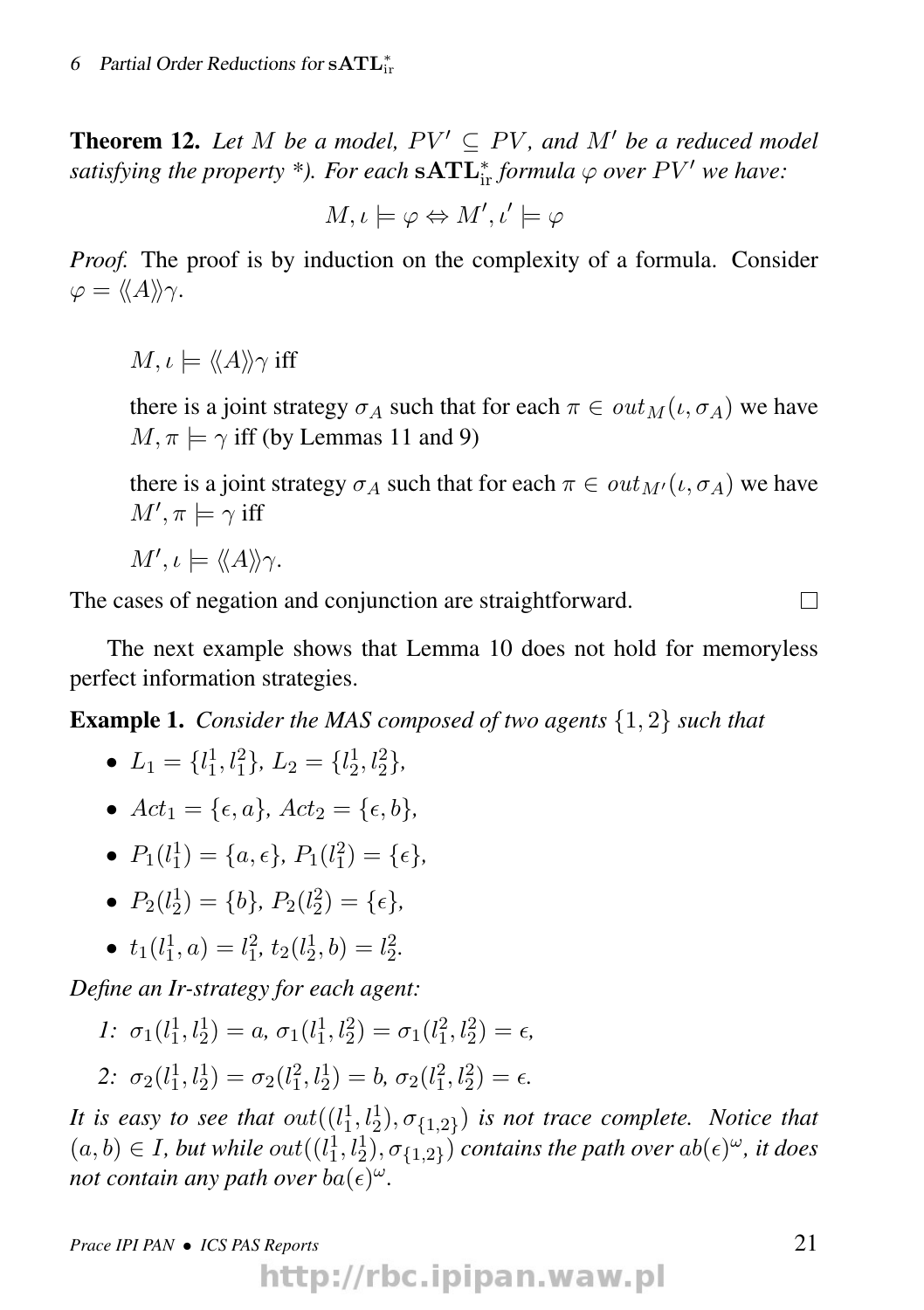#### 6.2 Algorithms for Partial Order Reduction

As mentioned above, the idea of verification by model checking with partial order reductions is to define an algorithm reducing the size of models while preserving satisfaction for a class of formulas. This requires a notion of equivalence between models. For the case of  $\textbf{sATL}_{ir}^*$  we know that the notion of stuttering trace equivalence presented above suffices. Traditionally, in partial order reduction the exploration is carried out either by depth-first-search (DFS) (see [22]), or double-depth-first-search (DDFS) [16].

In this context DFS is used to search states and transitions that will make up the reduced model by exploring systematically the possible computation tree and selecting only some of the posssible states and transitions generated. In the following, a stack represents the path  $\pi = g_0 a_0 g_1 a_1 \cdots g_n$  currently being visited. For the top element of the stack  $q_n$  the following three operations are computed in a loop:

- 1. The set  $en(q_n) \subseteq Act$  of enabled actions (not including the  $\epsilon$  action) is identified and a subset  $E(g_n) \subseteq en(g_n)$  of possible actions is heuristically selected (see below).
- 2. For any action  $a \in E(g_n)$  compute the successor state g' such that  $g_n \stackrel{a}{\rightarrow} g'$ , and add g' to the stack thereby generating the path  $\pi'$  =  $g_0 a_0 g_1 a_1 \cdots g_n a g'$ . Recursively proceed to explore the submodel originating at  $g'$  in the same way by means of the present algorithm beginning at step 1.
- 3. Remove  $g_n$  from the stack.

The algorithm begins with a stack comprising of the initial state and terminates when the stack is empty. The model generated by the algorithm is a submodel of the full one. Its size crucially depends on the ratio  $E(g)/en(g)$ . The choice of  $E(q)$  is constrained to preserve the stuttering trace equivalence between the original and a submodel generated.

## 6.3 Preserving  $\mathrm{sATL}^*_{\mathrm{ir}}$

In the sequel, let  $\phi$  be an  $\mathbf{sATL}_{ir}^*$  formula to be checked over the model M and let  $M'$  be a submodel of M, generated by the algorithm. The states and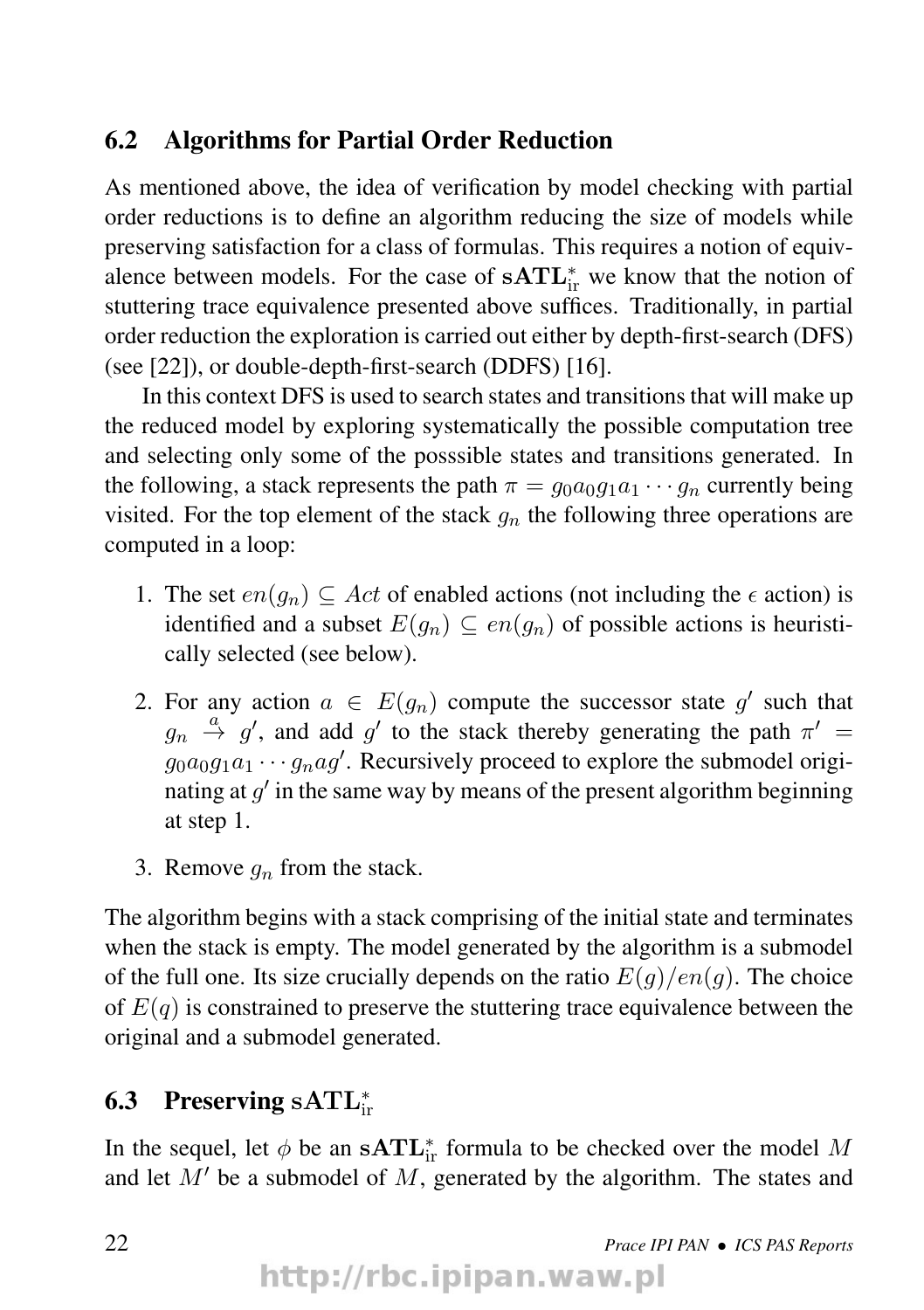the actions connecting states in  $M'$  define a directed *state graph*. We give conditions defining a heuristics for the selection of  $E(q)$  (such that  $E(q) \neq$  $en(a)$ ) while visiting state q in the algorithm below.

- C1 No action  $a \in Act \setminus E(g)$  that is dependent (see Subsection 2.2) on an action in  $E(q)$  can be executed before an action in  $E(q)$  is executed.
- C2 For every cycle in the constructed state graph there is at least one node  $q$ in the cycle for which  $E(g) = en(g)$ , i.e., for which all the successors of g are expanded.
- C3 All actions in  $E(q)$  are invisible (see Subsection 2.2).

The conditions  $C1 - C3$  are inspired from [54].

**Theorem 13.** Let M be a model and  $M' \subseteq M$  be the reduced model generated by the DFS algorithm described above in which the choice of  $E(g')$  for  $g' \in G'$ *is given by*  $C1$ ,  $C2$ ,  $C3$  *above. Then, M and M' are stuttering trace equivalent.* 

*Proof.* Although the setting is slightly different it can be shown similarly to Theorem 3.11 in [55] that the conditions  $C1$ ,  $C2$ ,  $C3$  guarantee that the models M and M' are stuttering trace equivalent. More precisely, for each path  $\pi =$  $g_0 a_0 g_1 a_1 \cdots$  with  $g_0 = \iota$  in M there is a stuttering equivalent path  $\pi' =$  $g'_0 a'_0 g'_1 a'_1 \cdots$  with  $g'_0 = \iota$  in M' and a partition  $B_1, \ldots, B_j, \ldots$  of the states of  $\pi$  and a partition  $B'_1, \ldots, B'_j, \ldots$  of the states of  $\pi'$  satisfying for each  $i, j \ge 0$ the following two conditions:

- I. if  $g_i \stackrel{a}{\longrightarrow} g_{i+1}$  is a transition such that  $g_i, g_{i+1} \in B_j$ , then  $a \in Invis$ , and if  $g_i'$  $a' \rightarrow g'_{i+1}$  is a transition such that  $g'_{i}, g'_{i+1} \in B'_{j}$ , then  $a' \in$ Invis,
- II. if  $g_i \stackrel{a}{\longrightarrow} g_{i+1}$  is a transition such that  $g_i \in B_j$  and  $g_{i+1} \in B_{j+1}$ , and  $g'_{i'} \stackrel{a'}{\longrightarrow} g'_{i'+1}$  is a transition such that  $g'_{i'} \in B'_j$  and  $g'_{i'+1} \in B'_{j+1}$ , then  $a = a'$ .

Algorithms generating reduced models in which the choice of  $E(g')$  for  $g' \in G'$  is given by C1, C2, C3 can be found in many papers [55, 54, 58, 22, 48, 49].

http://rbc.ipipan.waw.pl

 $\Box$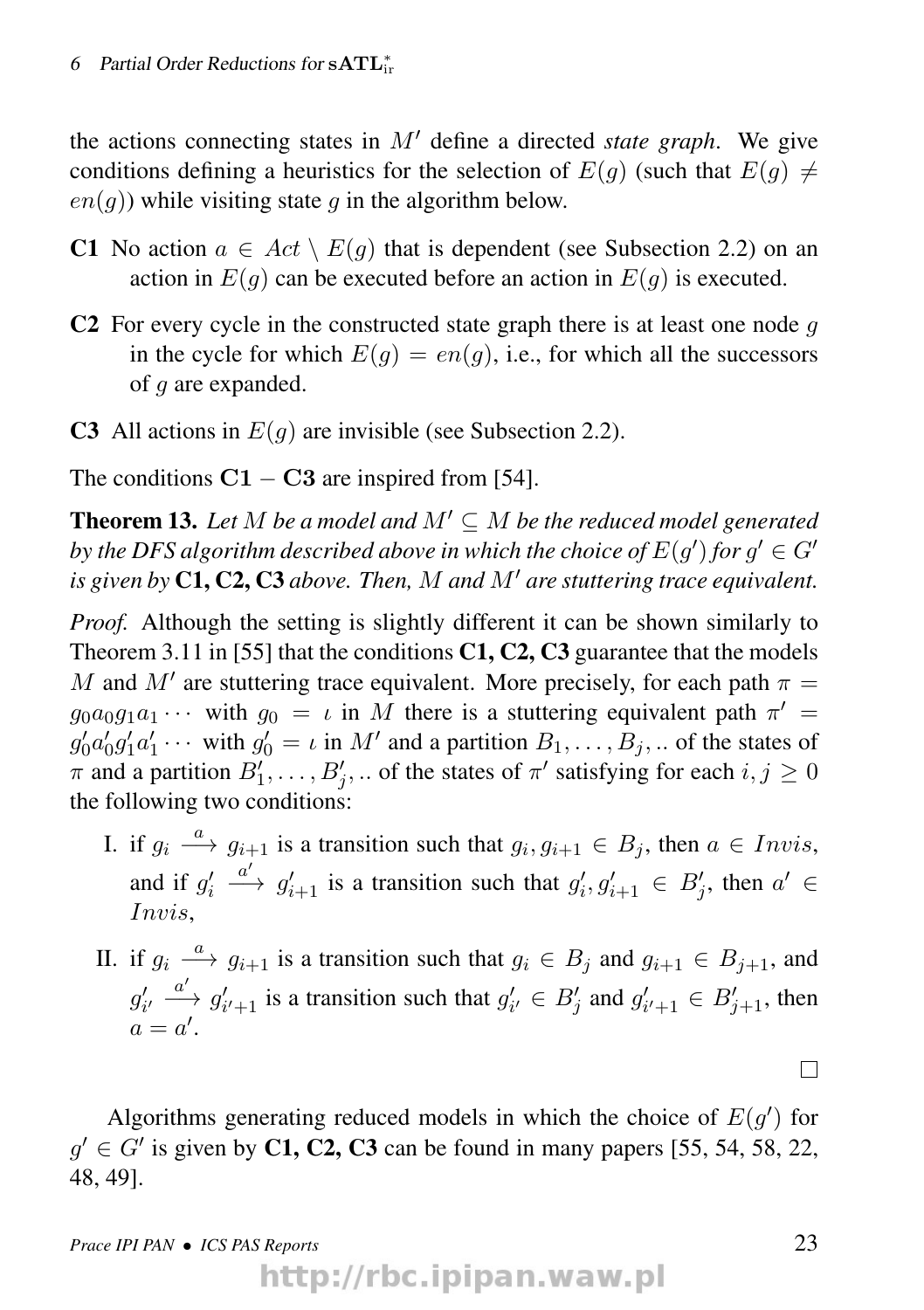#### 7 Conclusions and Future Work

Many important properties of multi-agent systems are underpinned by the ability of some agents (or groups of agents) to achieve a given goal. Requirements of this kind can be conveniently specified using logics of strategic ability, such as ATL and ATL<sup>\*</sup>. However, their semantics typically use concurrent synchronous models, whereas, for many systems, asynchronous modeling would be more appropriate. In this paper, we propose a general semantics of ATL and ATL<sup>\*</sup> for asynchronous MAS, and consider the model checking problem for a relevant subset of  $\text{ATL}^*$  formulae.

Model checking of strategic abilities under imperfect information is a notoriously hard problem, for which attempts at practical algorithms and tools started emerging only recently. We establish the theoretical complexity of the problem, and, more importantly, propose a partial order reduction scheme that can substantially decrease the practical complexity of verification. Interestingly, it turns out that the scheme does *not* work for perfect information strategies. Until now, virtually all the results have suggested that verification of strategic abilities is significantly easier for agents with perfect information. Thus, we identify an aspect of verification that might be in favor of imperfect information strategies in some contexts.

Considering potential practical applications, we can verify correctness of authentication protocols as specified and discussed in [31] as well as of timed authentication protocols [29, 30, 42] after extending our results to Timed ATL [43]. For example we can check the sATL property expressing that an intruder does not have a strategy to possess an 'insecure' information.

In the future, we plan also to extend our method to a larger subset of ATL<sup>∗</sup> specifications. Adapting the POR scheme to combinations of strategic and epistemic modalities is another interesting path for future work. Finally, we would like to investigate whether our partial order reduction scheme can be combined with the bisimulation-based reduction for  $\text{ATL}_{ir}$ , proposed very recently in [7].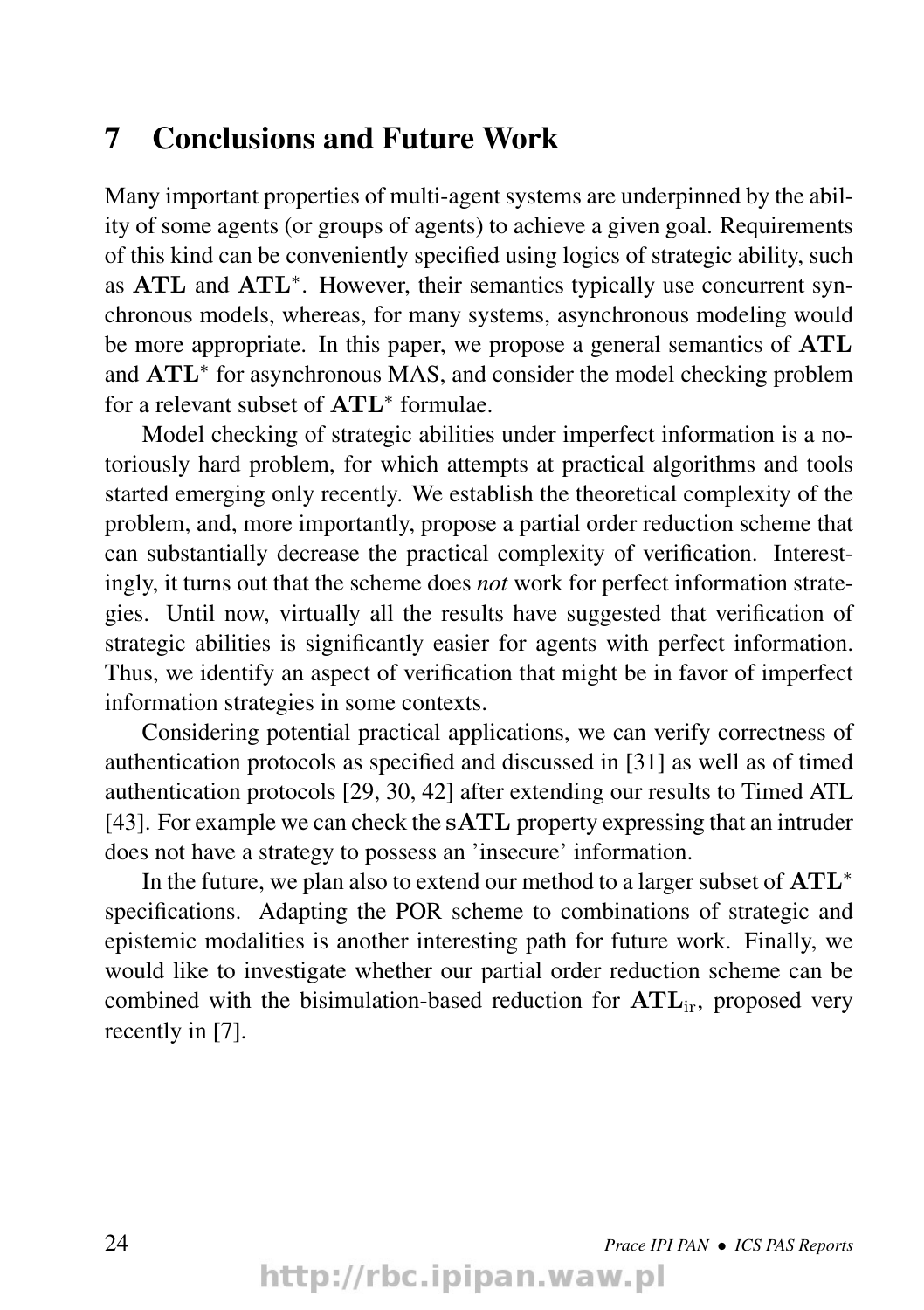#### References

- [1] P. A. Abdulla, S. Aronis, B. Jonsson, and K. F. Sagonas. Optimal dynamic partial order reduction. In *The 41st Annual ACM SIGPLAN-SIGACT Symposium on Principles of Programming Languages, POPL '14, San Diego, CA, USA, January 20-21, 2014*, pages 373–384, 2014.
- [2] R. Alur and T. A. Henzinger. Reactive modules. *Formal Methods in System Design*, 15(1):7–48, 1999.
- [3] R. Alur, T. A. Henzinger, and O. Kupferman. Alternating-time Temporal Logic. In *Proceedings of the 38th Annual Symposium on Foundations of Computer Science (FOCS)*, pages 100–109. IEEE Computer Society Press, 1997.
- [4] R. Alur, T. Henzinger, F. Mang, S. Qadeer, S. Rajamani, and S. Tasiran. MOCHA: Modularity in model checking. In *Proceedings of CAV*, volume 1427 of *Lecture Notes in Computer Science*, pages 521–525. Springer, 1998.
- [5] R. Alur, L. de Alfaro, R. Grossu, T. Henzinger, M. Kang, C. Kirsch, R. Majumdar, F. Mang, and B.-Y. Wang. jMocha: A model-checking tool that exploits design structure. In *Proceedings of ICSE*, pages 835– 836. IEEE Computer Society Press, 2001.
- [6] R. Alur, T. A. Henzinger, and O. Kupferman. Alternating-time Temporal Logic. *Journal of the ACM*, 49:672–713, 2002. doi: 10.1145/585265. 585270.
- [7] F. Belardinelli, R. Condurache, C. Dima, W. Jamroga, and A. Jones. Bisimulations for verification of strategic abilities with application to ThreeBallot voting protocol. In *Proceedings of the 16th International Conference on Autonomous Agents and Multiagent Systems AAMAS 2017*. IFAAMAS, 2017. To appear.
- [8] N. Bulling and W. Jamroga. Alternating epistemic mu-calculus. In *Proceedings of IJCAI-11*, pages 109–114, 2011.

http://rbc.ipipan.waw.pl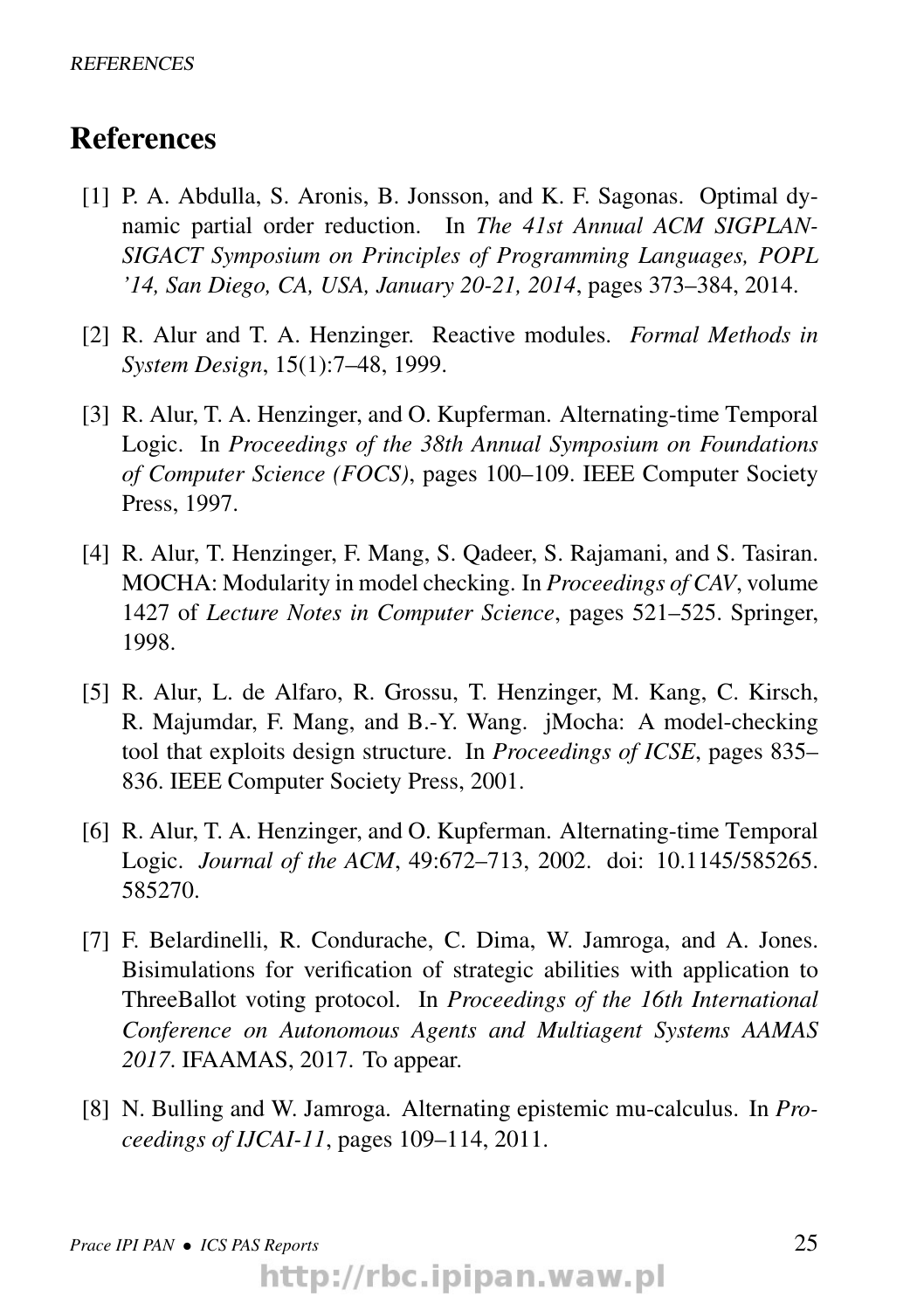- [9] N. Bulling and W. Jamroga. Comparing variants of strategic ability: How uncertainty and memory influence general properties of games. *Journal of Autonomous Agents and Multi-Agent Systems*, 28(3):474–518, 2014.
- [10] N. Bulling, J. Dix, and W. Jamroga. Model checking logics of strategic ability: Complexity. In M. Dastani, K. Hindriks, and J.-J. Meyer, editors, *Specification and Verification of Multi-Agent Systems*, pages 125–159. Springer, 2010.
- [11] S. Busard, C. Pecheur, H. Ou, and F. Raimondi. Improving the model checking of strategies under partial observability and fairness constraints. In *Formal Methods and Software Engineering*, volume 8829 of *Lecture Notes in Computer Science*, pages 27–42. Springer, 2014. ISBN 978-3- 319-11736-2. doi: 10.1007/978-3-319-11737-9\_3.
- [12] S. Busard, C. Pecheur, H. Qu, and F. Raimondi. Reasoning about memoryless strategies under partial observability and unconditional fairness constraints. *Information and Computation*, 242:128–156, 2015. doi: 10.1016/j.ic.2015.03.014.
- [13] K. Chatteriee, A. Pavlogiannis, N. Sinha, and K. Vaidya. Data-centric dynamic partial order reduction. *CoRR*, abs/1610.01188, 2016.
- [14] T. Chen, V. Foreit, M. Kwiatkowska, D. Parker, and A. Simaitis. PRISMgames: A model checker for stochastic multi-player games. In *Proceedings of TACAS*, volume 7795 of *Lecture Notes in Computer Science*, pages 185–191. Springer, 2013.
- [15] E. Clarke and E. Emerson. Design and synthesis of synchronization skeletons using branching time temporal logic. In *Proceedings of Logics of Programs Workshop*, volume 131 of *Lecture Notes in Computer Science*, pages 52–71, 1981.
- [16] C. Courcoubetis, M. Vardi, P. Wolper, and M. Yannakakis. Memoryefficient algorithms for the verification of temporal properties. *Formal Methods in System Design*, 1(2/3):275–288, 1992.
- [17] M. Dastani and W. Jamroga. Reasoning about strategies of multi-agent programs. In *Proceedings of AAMAS2010*, pages 625–632, 2010.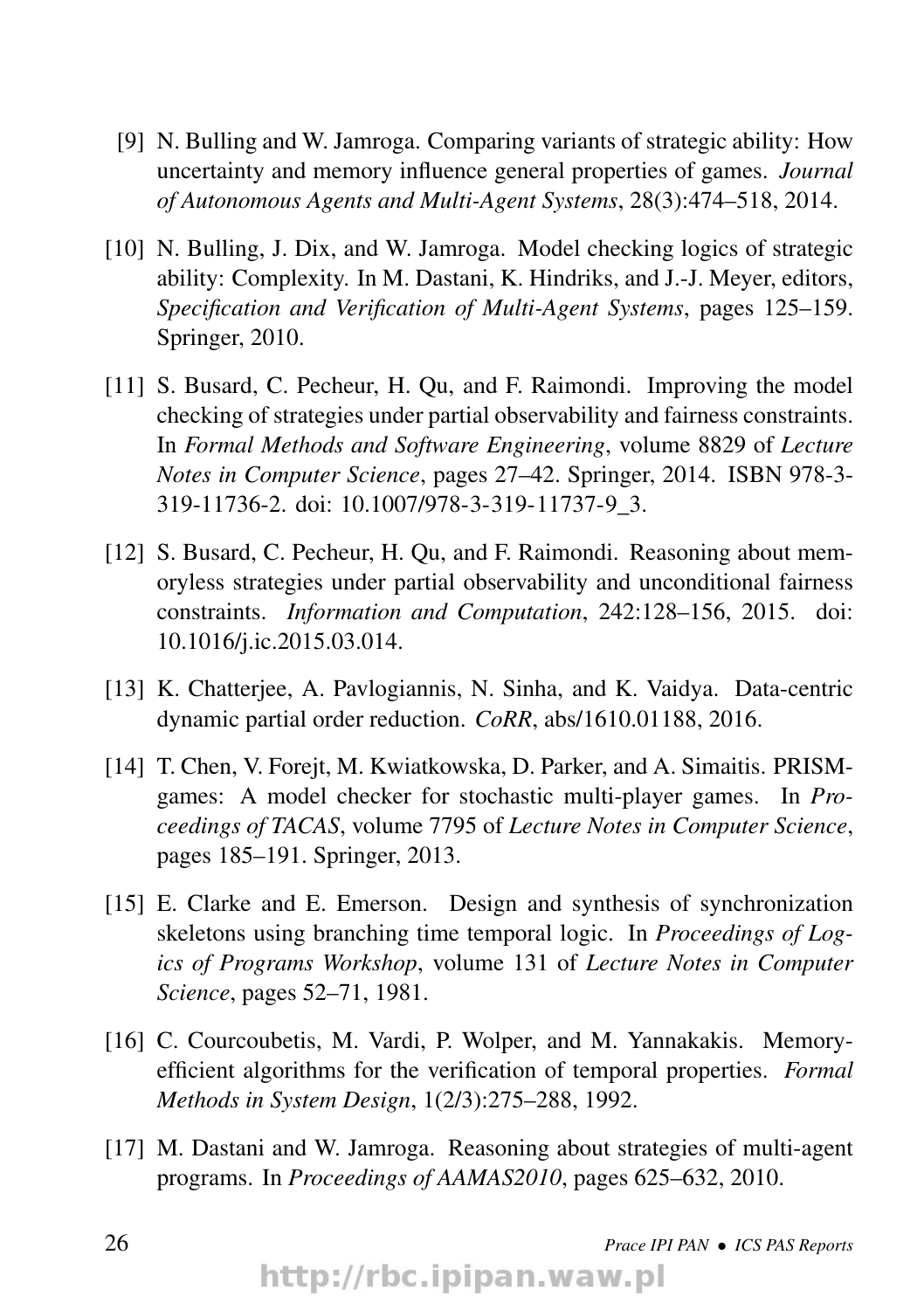- [18] C. Dima and F. Tiplea. Model-checking ATL under imperfect information and perfect recall semantics is undecidable. *CoRR*, abs/1102.4225, 2011.
- [19] C. Dima, B. Maubert, and S. Pinchinat. The expressive power of epistemic µ-calculus. *CoRR*, abs/1407.5166, 2014.
- [20] C. Dima, B. Maubert, and S. Pinchinat. Relating paths in transition systems: The fall of the modal mu-calculus. In *Proceedings of MFCS*, volume 9234 of *Lecture Notes in Computer Science*, pages 179–191. Springer, 2015. doi: 10.1007/978-3-662-48057-1\_14.
- [21] C. Flanagan and P. Godefroid. Dynamic partial-order reduction for model checking software. In *Proceedings of the 32nd ACM SIGPLAN-SIGACT Symposium on Principles of Programming Languages, POPL 2005, Long Beach, California, USA, January 12-14, 2005*, pages 110–121, 2005.
- [22] R. Gerth, R. Kuiper, D. Peled, and W. Penczek. A partial order approach to branching time logic model checking. *Information and Computation*, 150:132–152, 1999.
- [23] P. Godefroid. Using partial orders to improve automatic verification methods. In E. M. Clarke and R. P. Kurshan, editors, *Proceedings of the 2nd International Conference on Computer Aided Verification (CAV'90)*, volume 3 of *ACM*/*AMS DIMACS Series*, pages 321–340, 1991.
- [24] P. Godefroid and P. Wolper. A partial approach to model checking. *Information and Computation*, 110(2):305–326, 1994.
- [25] U. Goltz, R. Kuiper, and W. Penczek. Propositional temporal logics and equivalences. In *Proceedings of the 3rd International Conference on Concurrency Theory (CONCUR'92)*, volume 630 of *LNCS*, pages 222– 236. Springer-Verlag, 1992.
- [26] D. Guelev, C. Dima, and C. Enea. An alternating-time temporal logic with knowledge, perfect recall and past: axiomatisation and modelchecking. *Journal of Applied Non-Classical Logics*, 21(1):93–131, 2011.

http://rbc.ipipan.waw.pl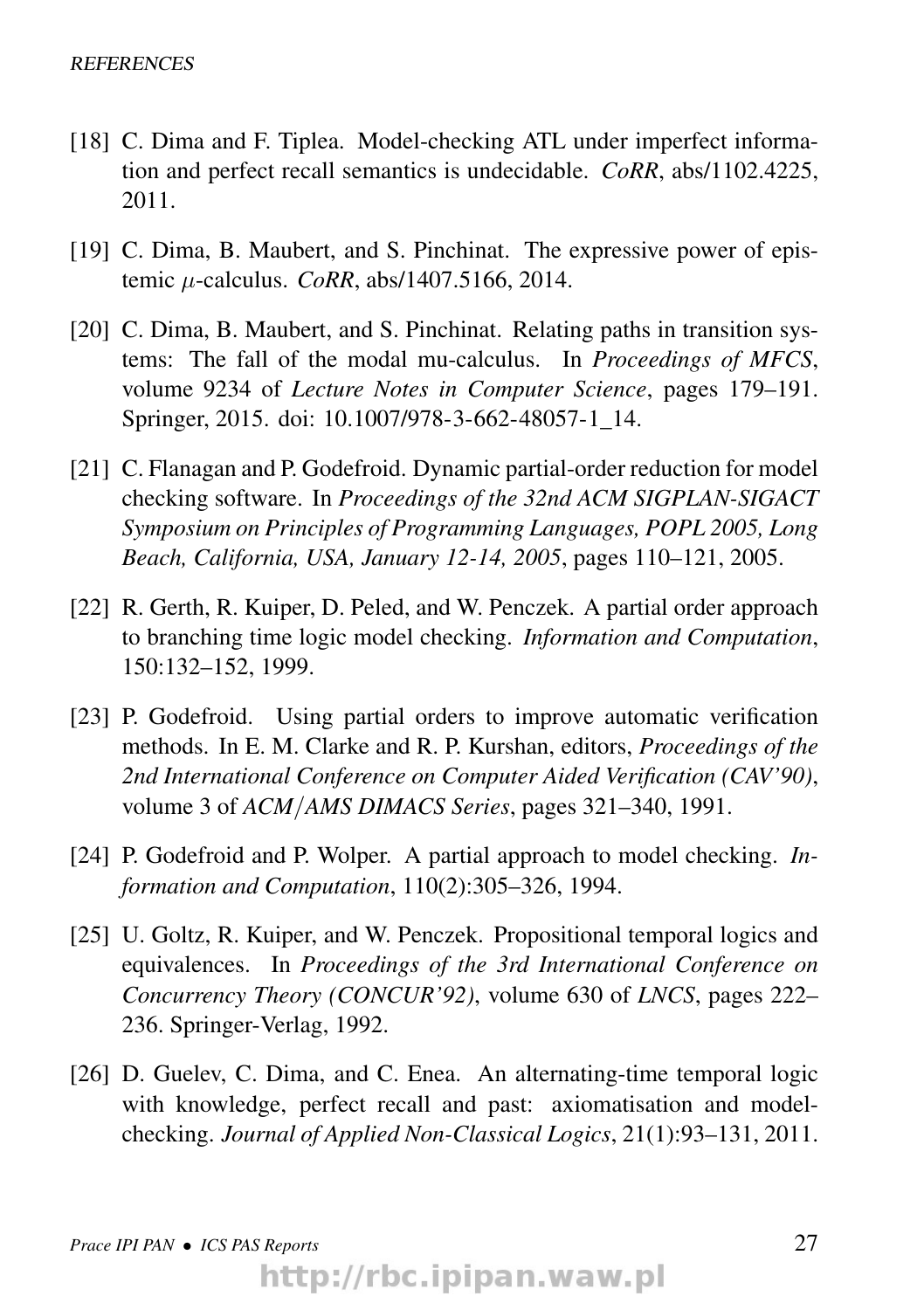- [27] W. Hoek and M. Wooldridge. Tractable multiagent planning for epistemic goals. In M. Gini, T. Ishida, C. Castelfranchi, and W. L. Johnson, editors, *Proceedings of the First International Joint Conference on Autonomous Agents and Multiagent Systems (AAMAS'02)*, pages 1167– 1174. ACM Press, 2002.
- [28] X. Huang and R. van der Meyden. Symbolic model checking epistemic strategy logic. In *Proceedings of AAAI*, pages 1426–1432, 2014.
- [29] G. Jakubowska and W. Penczek. Modelling and checking timed authentication of security protocols. *Fundam. Inform.*, 79(3-4):363–378, 2007.
- [30] G. Jakubowska and W. Penczek. Is your security protocol on time ? In *Proceedings of International Symposium on Fundamentals of Software Engineering, International Symposium, FSEN*, pages 65–80, 2007.
- [31] G. Jakubowska, P. Dembiński, W. Penczek, and M. Szreter. Simulation of security protocols based on scenarios of attacks. *Fundam. Inform.*, 93 (1-3):185–203, 2009.
- [32] W. Jamroga. Some remarks on alternating temporal epistemic logic. In B. Dunin-Keplicz and R. Verbrugge, editors, *Proceedings of Formal Approaches to Multi-Agent Systems (FAMAS 2003)*, pages 133–140, 2003.
- [33] W. Jamroga and J. Dix. Model checking ATL<sub>ir</sub> is indeed  $\Delta_2^P$ -complete. In *Proceedings of EUMAS'06*, volume 223 of *CEUR Workshop Proceedings*. CEUR-WS.org, 2006.
- [34] W. Jamroga and W. van der Hoek. Agents that know how to play. *Fundamenta Informaticae*, 63(2–3):185–219, 2004.
- [35] W. Jamroga, M. Knapik, and D. Kurpiewski. Fixpoint approximation of strategic abilities under imperfect information. In *Proceedings of the 16th International Conference on Autonomous Agents and Multiagent Systems AAMAS 2017*. IFAAMAS, 2017. To appear.
- [36] M. Kacprzak and W. Penczek. Unbounded model checking for alternating-time temporal logic. In *Proceedings of AAMAS-04*, pages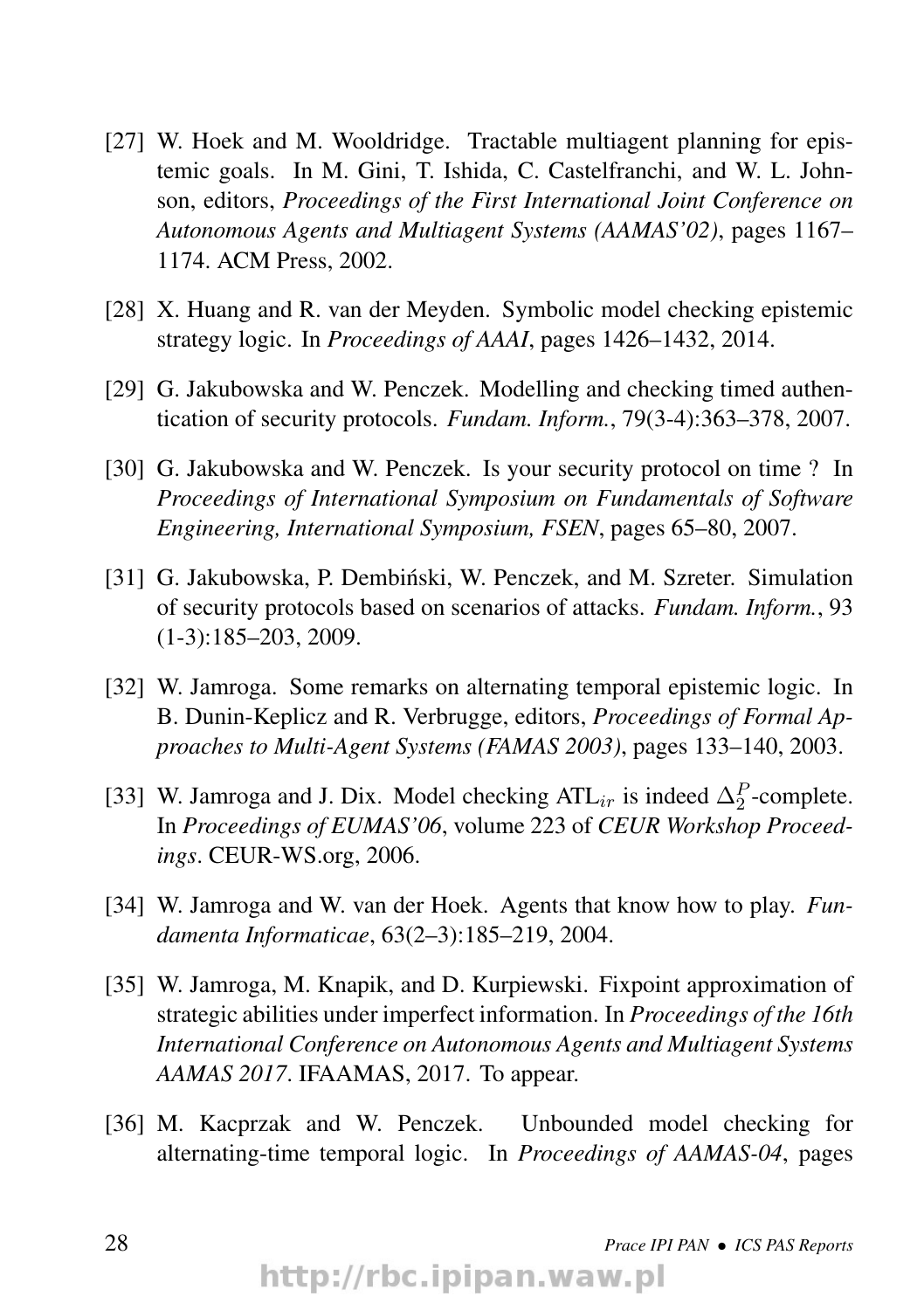646–653. IEEE Computer Society, 2004. doi: 10.1109/AAMAS.2004. 10089.

- [37] V. Kahlon, C. Wang, and A. Gupta. Monotonic partial order reduction: An optimal symbolic partial order reduction technique. In *Computer Aided Verification, 21st International Conference, CAV 2009, Grenoble, France, June 26 - July 2, 2009. Proceedings*, pages 398–413, 2009.
- [38] I. Kokkarinen, D. Peled, and A. Valmari. Relaxed visibility enhances partial order reductions. In *Proceedings of the 9th International Conference on Computer Aided Verification (CAV'97)*, volume 1254 of *LNCS*, pages 328–340. Springer-Verlag, 1997.
- [39] I. Konnov, H. Veith, and J. Widder. SMT and POR beat counter abstraction: Parameterized model checking of threshold-based distributed algorithms. In *Computer Aided Verification - 27th International Conference, CAV 2015, San Francisco, CA, USA, July 18-24, 2015, Proceedings, Part I*, pages 85–102, 2015.
- [40] L. M. Kristensen and A. Valmari. Improved question-guided stubborn set methods for state properties. In *Proceedings of the 21st International Conference on Applications and Theory of Petri Nets (ICATPN'00)*, volume 1825 of *LNCS*, pages 282–302. Springer-Verlag, 2000.
- [41] O. Kupferman, M. Vardi, and P. Wolper. An automata-theoretic approach to branching-time model checking. *Journal of the ACM*, 47(2):312–360, 2000.
- [42] M. Kurkowski and W. Penczek. Verifying security protocols modelled by networks of automata. *Fundamenta Informaticae*, 79(3-4):453–471, 2007.
- [43] F. Laroussinie, N. Markey, and G. Oreiby. Model checking timed ATL for durational concurrent game structures. In *FORMATS*, volume 4202 of *LNCS*, pages 245–259. Springer, 2006.
- [44] F. Laroussinie, N. Markey, and G. Oreiby. On the expressiveness and complexity of ATL. *Logical Methods in Computer Science*, 4:7, 2008.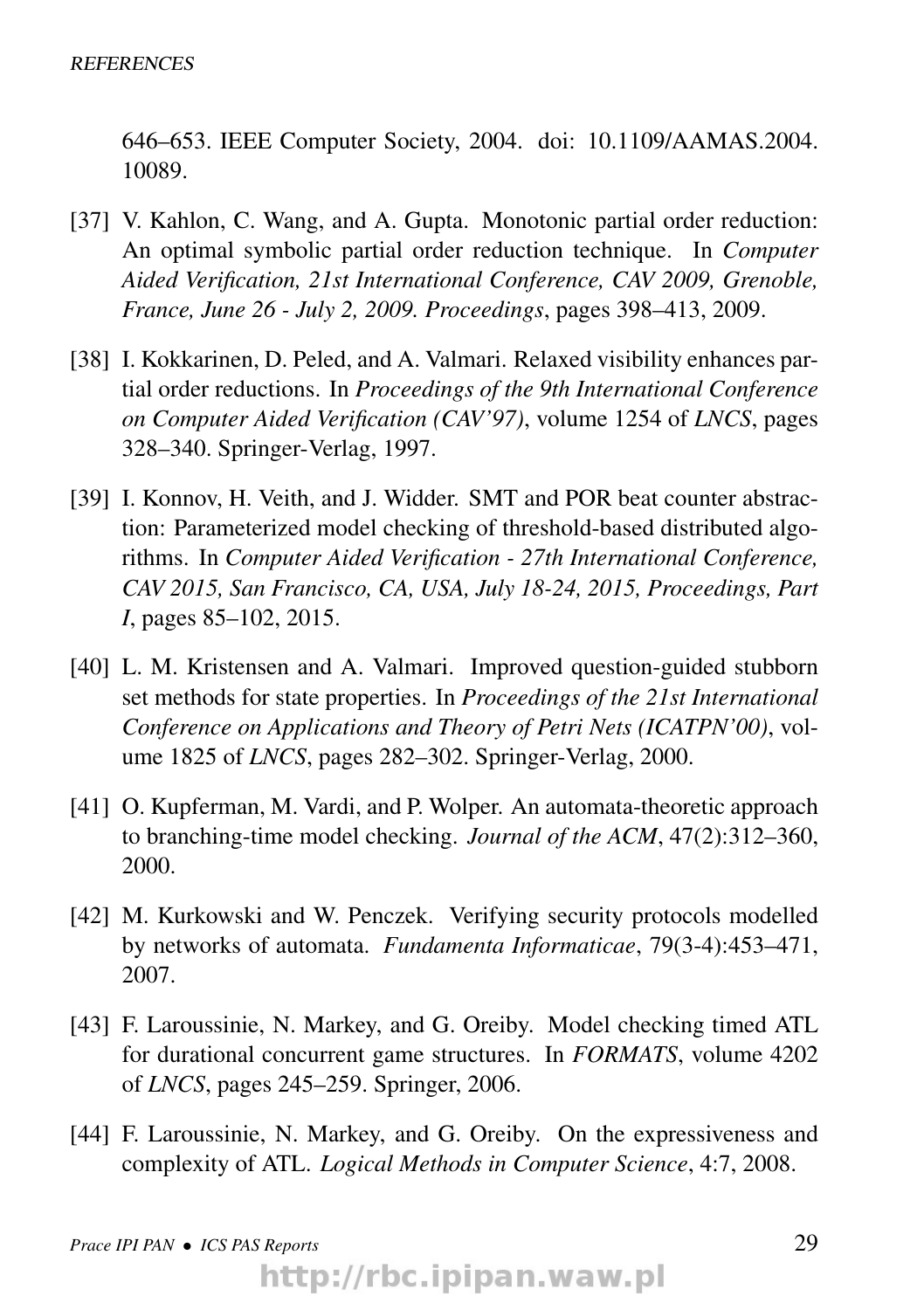- [45] A. Lomuscio and F. Raimondi. MCMAS : A model checker for multiagent systems. In *Proceedings of TACAS*, volume 4314 of *Lecture Notes in Computer Science*, pages 450–454. Springer, 2006.
- [46] A. Lomuscio and F. Raimondi. Model checking knowledge, strategies, and games in multi-agent systems. In *Proceedings of AAMAS*, pages 161–168, 2006. doi: 10.1145/1160633.1160660.
- [47] A. Lomuscio, H. Qu, and F. Raimondi. MCMAS : A model checker for the verification multi-agent systems. In *Proceedings of CAV*, volume 5643 of *Lecture Notes in Computer Science*, pages 682–688. Springer, 2009.
- [48] A. Lomuscio, W. Penczek, and H. Qu. Partial order reductions for model checking temporal epistemic logics over interleaved multi-agent systems. In *9th International Conference on Autonomous Agents and Multiagent Systems (AAMAS 2010), Toronto, Canada, May 10-14, 2010, Volume 1-3*, pages 659–666, 2010.
- [49] A. Lomuscio, W. Penczek, and H. Qu. Partial order reductions for model checking temporal-epistemic logics over interleaved multi-agent systems. *Fundam. Inform.*, 101(1-2):71–90, 2010.
- [50] A. Lomuscio, H. Qu, and F. Raimondi. MCMAS: An open-source model checker for the verification of multi-agent systems. *International Journal on Software Tools for Technology Transfer*, 2015. doi: 10.1007/s10009-015-0378-x. Availabe online.
- [51] A. Mazurkiewicz. Concurrent program schemes and their interpretations. *DAIMI Report Series*, 6(78), 1977.
- [52] A. Mazurkiewicz. Trace theory. In *Advances in Petri Nets 1986*, volume 255 of *LNCS*, pages 279–324. Springer-Verlag, 1986.
- [53] A. Mazurkiewicz. Basic notions of trace theory. In *Linear Time, Branching Time and Partial Order in Logics and Models for Concurrency*, volume 354 of *LNCS*, pages 285–363. Springer-Verlag, 1988.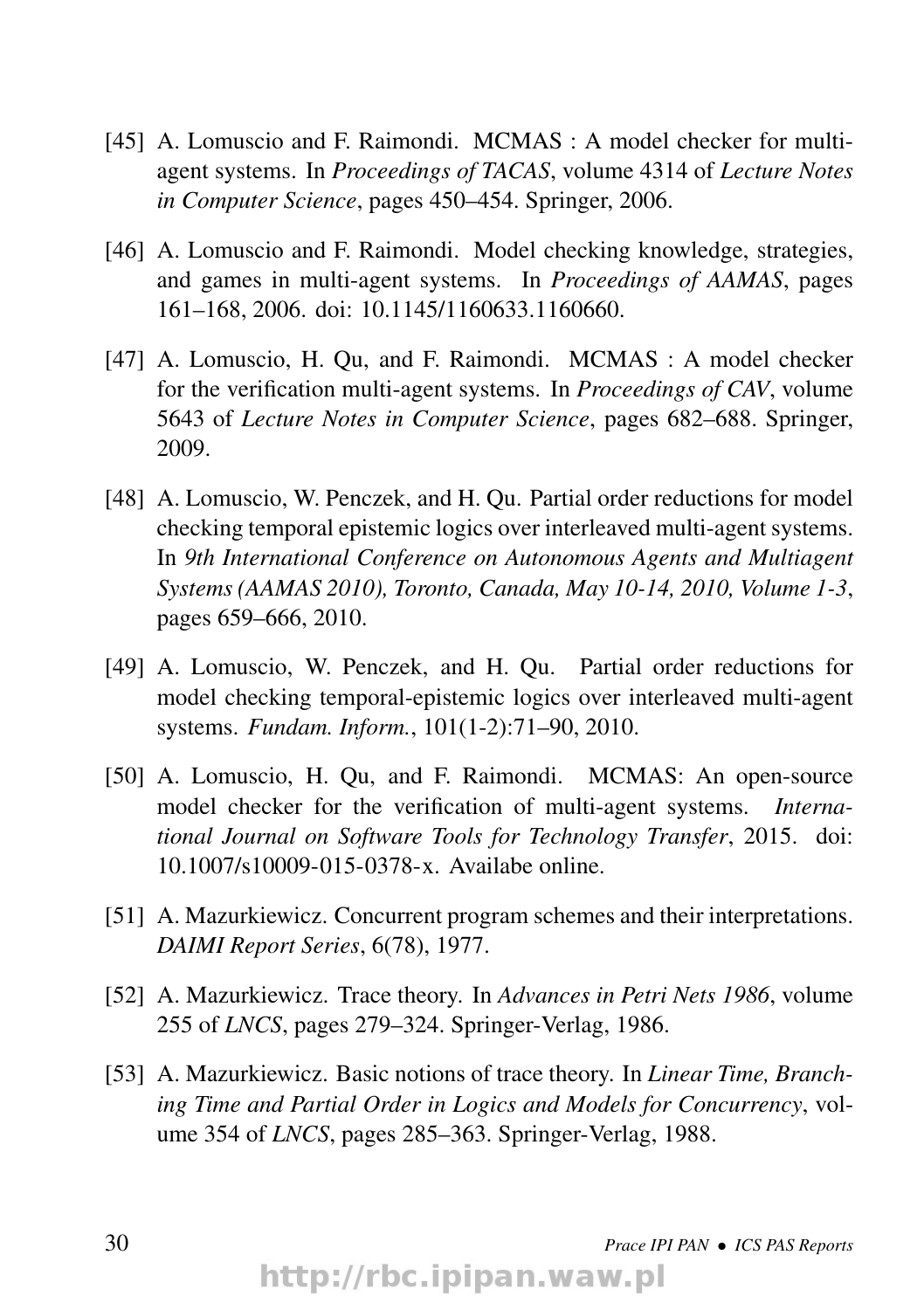- [54] D. Peled. All from one, one for all: On model checking using representatives. In *Proceedings of the 5th International Conference on Computer Aided Verification*, LNCS 697, pages 409–423. Springer-Verlag, 1993.
- [55] D. Peled. Combining partial order reductions with on-the-fly modelchecking. In *Proceedings of the 6th International Conference on Computer Aided Verification*, LNCS 818, pages 377–390. Springer-Verlag, 1994.
- [56] D. Peled. Partial order reductions: Model checking using representatives. In *Proceedings of the 21st International Symposium on Mathematical Foundations of Computer Science (MFCS'96)*, volume 1113 of *LNCS*, pages 93–112. Springer-Verlag, 1996.
- [57] D. Peled. Ten years of partial-order reductions. In *Proceedings of the 10th International Conference on Computer Aided Verification (CAV'98)*, volume 1427 of *LNCS*, pages 17–28. Springer-Verlag, 1998.
- [58] W. Penczek, M. Szreter, R. Gerth, and R. Kuiper. Improving partial order reductions for universal branching time properties. *Fundamenta Informaticae*, 43:245–267, 2000.
- [59] J. Pilecki, M. Bednarczyk, and W. Jamroga. Synthesis and verification of uniform strategies for multi-agent systems. In *Proceedings of CLIMA XV*, volume 8624 of *Lecture Notes in Computer Science*, pages 166–182. Springer, 2014.
- [60] F. Raimondi. *Model Checking Multi-Agent Systems*. PhD thesis, University College London, 2006.
- [61] P. Schnoebelen. The complexity of temporal model checking. In *Advances in Modal Logics, Proceedings of AiML 2002*. World Scientific, 2003.
- [62] P. Y. Schobbens. Alternating-time logic with imperfect recall. *Electronic Notes in Theoretical Computer Science*, 85(2):82–93, 2004.

http://rbc.ipipan.waw.pl